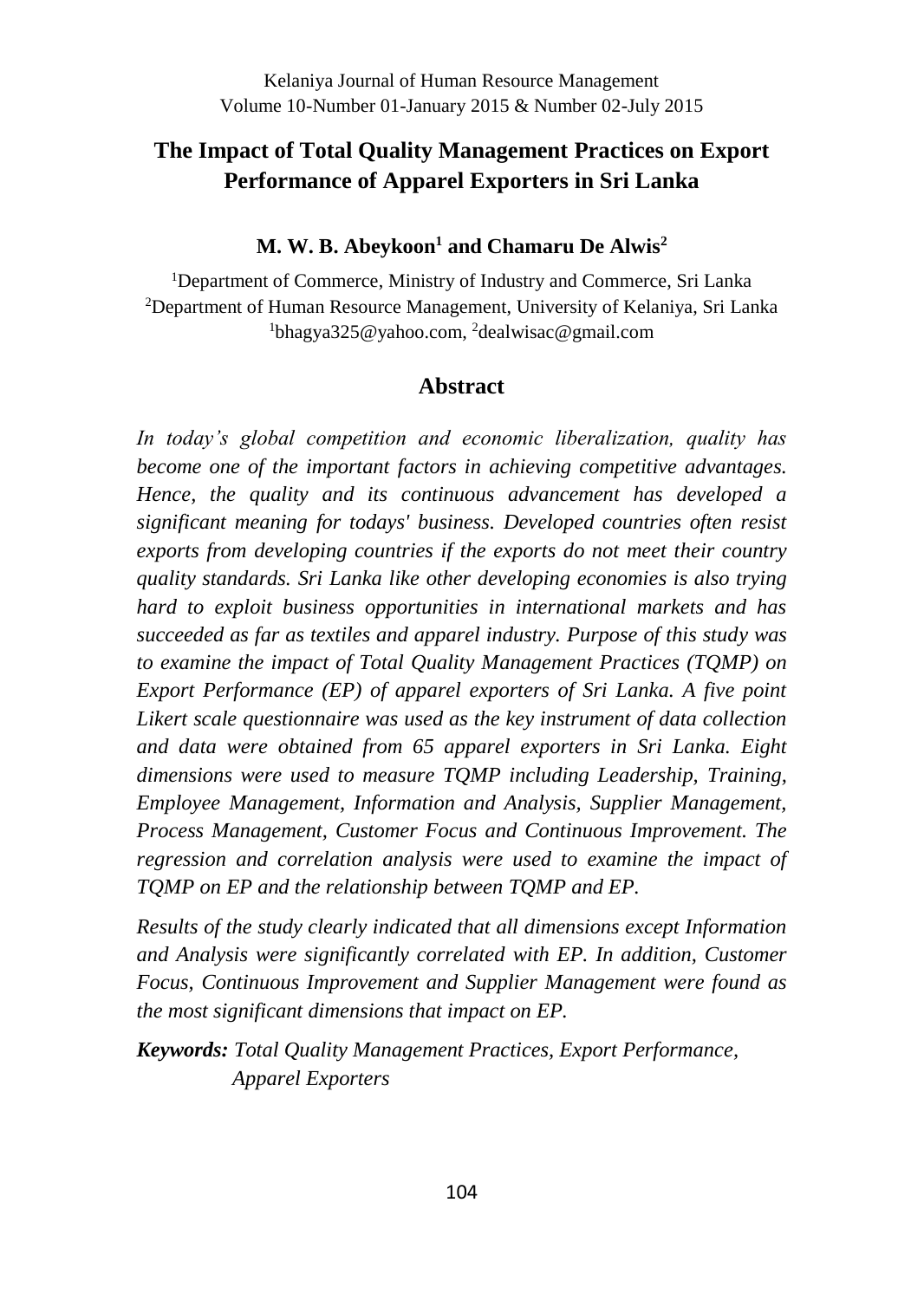#### **1. Introduction**

In today's global competition and economic liberalization, quality has become one of the important factors for achieving competitive advantage. There is an ever-increasing demand for quality product and/or services and this global revolution had forced organizations to invest substantial resources in adopting and implementing total quality management strategies. The present day international market environment is characterized by increased number of competitors and intensified efforts at all levels and each domain. Under these circumstances quality development and its continuous advancement has developed a significant meaning. The world market demands quality and it has become the matter of survival. Linder (1961) first noted the role of product quality on trade. He argued that richer countries have a comparative advantage in the production of high-quality goods. Developed countries often resist exports from developing countries, if the exports do not meet their country quality standards. In order to increase exports to developed countries, more and more enterprises choose to adopt international standards to reduce consumers' uncertainty about the quality of products and thus increase selling in the market (Uzumeri, 1997). Exports of a country play an important role in the economy. International market the empirical results confirm that the rich countries import relatively more from countries that produce high-quality goods. Even though traditional determinants of comparative advantage are still the main driving force of trade, quality differences between countries have a significant effect on the pattern of international trade flows (Hallak, 2003).

Total Quality Management (TQM) is now considered by virtually all leading firms and quality practitioners as the way forward, to gain a competitive edge (Goh & Ridgway, 1994). Moreover, Valos & Baker (1996) established that systems such as total quality management were vital ingredients in a firm's overall capability, suggesting that a mere increase in production competencies is inconsequential to export performance.

Although there is a considerable increase in the publication of research work dealing with TQM, few studies explores the relationship between various factors and the adoption of TQM practices by firms. In addition, the controversy about the importance of TQM in improving the corporate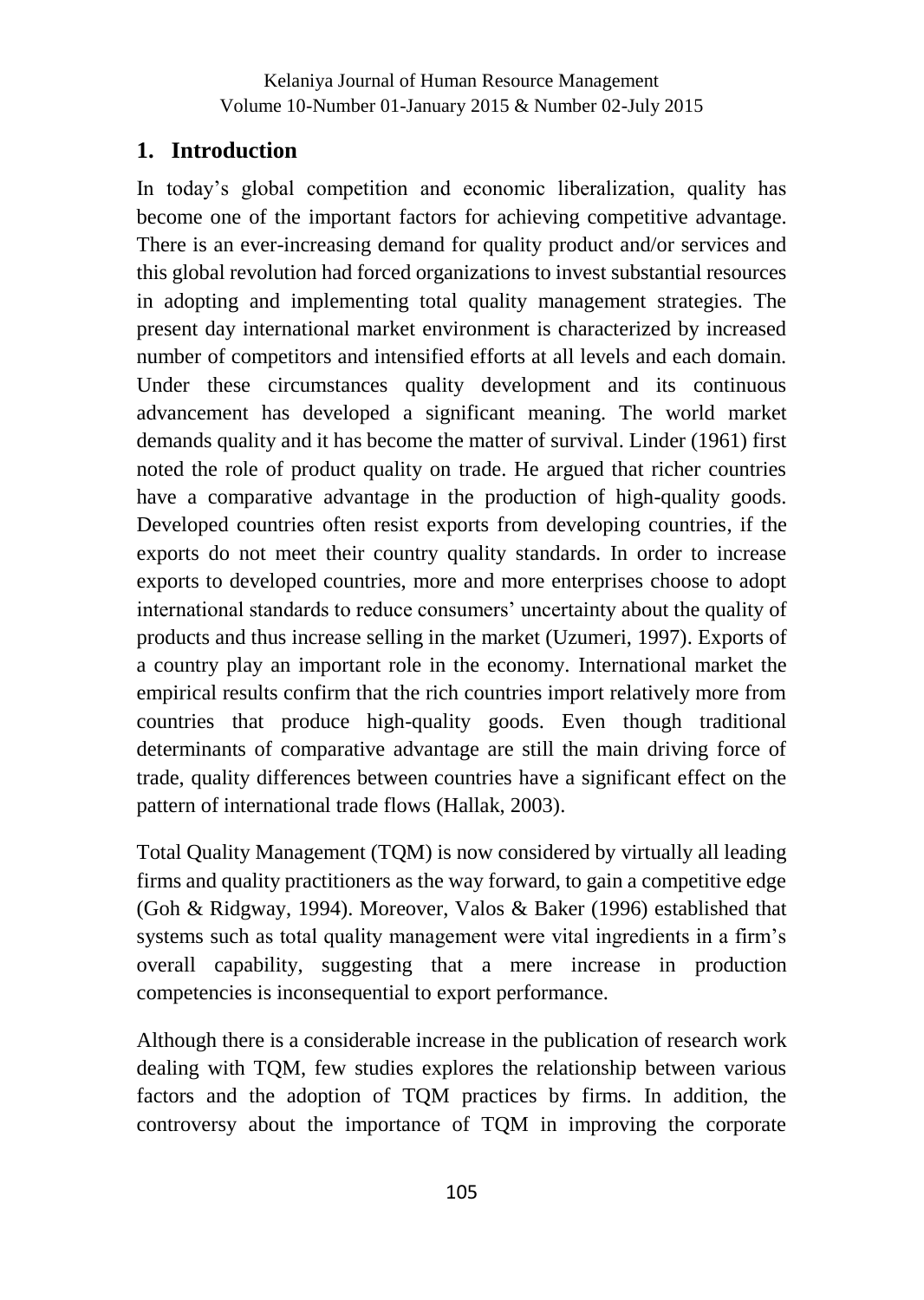performance leads various researchers to identify factors behind this controversy.

Sri Lanka like other developing economies is also trying hard to exploit business opportunities in international markets and has succeeded as far as textiles and apparel industry. The textile and garment industry of Sri Lanka has risen from its modest beginnings in the 1950s to become the countries' largest industrial sector, demonstrating tremendous growth over the last three decades (Kelegama, 2009).

According to a research conduct in Sri Lanka by Kapuge & Smith (2005) on Management Practices and Performance Reporting in the Sri Lankan Apparel Sector, It was anticipated that garments companies which had implemented TQM would be pursuing a high quality strategy, and delivering a high quality performance.

Therefore, purpose of the study is to analyze the impact of total quality management practices used by apparel exporters on export performance. In particular, the analysis focused on identifying the levels of TQM practices used by the Sri Lankan exporters and impact of those practices on export performance.

The main objective of the study was to identify the Impact of Total Quality Management Practices on Export Performance of Apparel Exporters of Sri Lanka. In addition to that the study aimed to identify the levels of TQM practices used by the Sri Lankan apparel exporters.

### **2. Literature Review**

### *2.1.Definitions of Total Quality Management (TQM)*

Different authors have given various definitions of Total Quality Management, TQM is a strategy which is concerned with changing the fundamental beliefs, values and culture of a company, harnessing the enthusiasm and participation of everyone (Atkinson & Naden, 1989).

The first largely dimensioned implementation of Total Quality Management was made by Toyota as a part of their lean production strategy. The concept of TQM is mainly used to improve the quality of the end product and to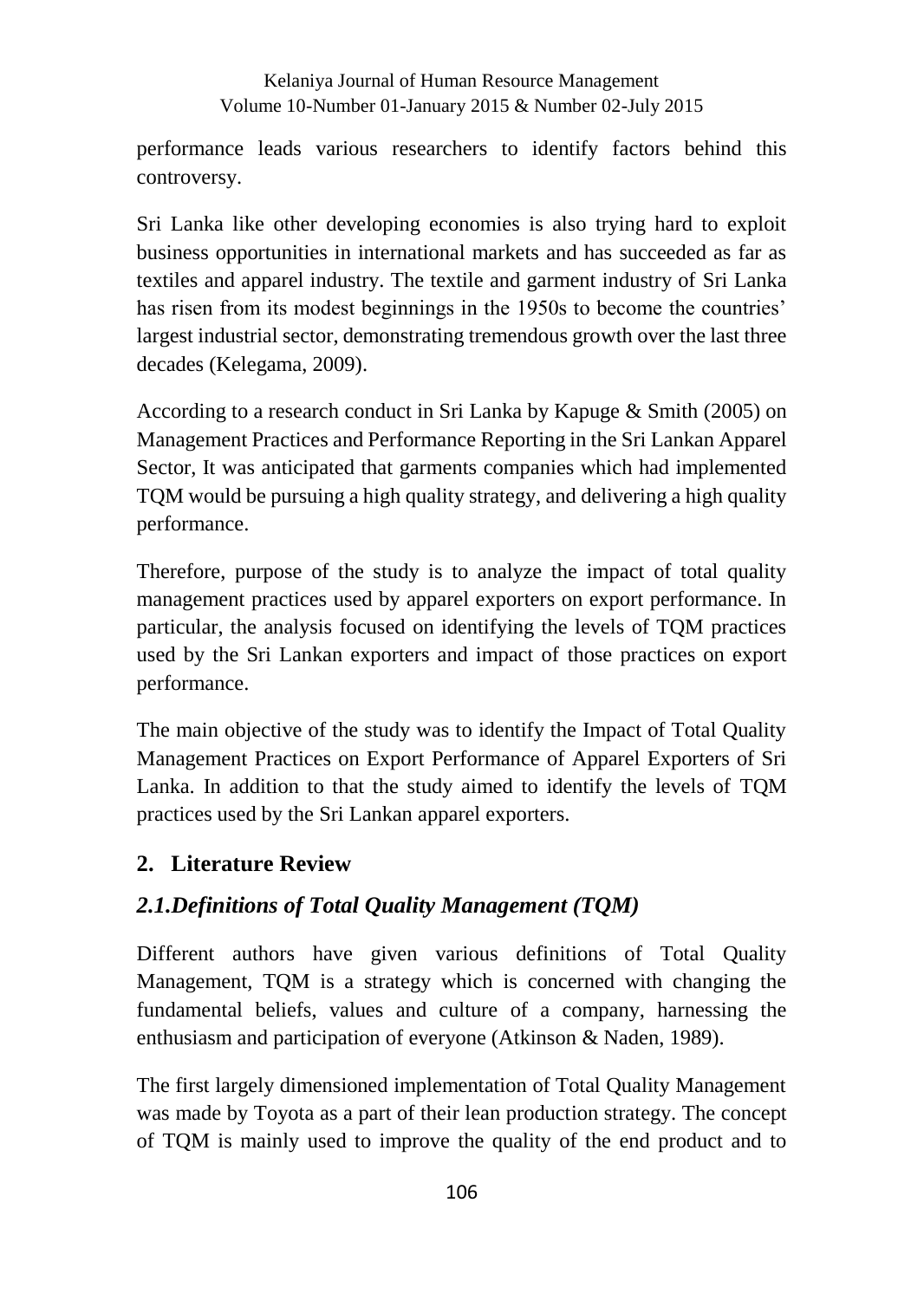reduce deficiencies in the production which leads to cost reductions (Juran, 2000).

### *2.2.Total Quality Management Practices*

Different studies performed by various scholars have identified several TQM practices. The TQM Practices identified in measurement studies carried out around the world in recent years summarized by Hassan, Malik, & Faiz (2012) is as follows.

**Table 01: TQM practices identified in measurement studies carried out around the world in recent years**

| $\bf N$ <sub>0</sub> | <b>Authors</b>                        |           | <b>Critical Success Factors of TQM</b> |            |                         |            |           |           |           |                  |            |           |            |
|----------------------|---------------------------------------|-----------|----------------------------------------|------------|-------------------------|------------|-----------|-----------|-----------|------------------|------------|-----------|------------|
|                      |                                       |           | $\overline{2}$                         | 3          | $\overline{\mathbf{4}}$ | 5          | 6         | 7         | 8         | $\boldsymbol{Q}$ | 10         | 11        | 12         |
| 1                    | Rahman (2001)                         | $\sqrt{}$ | $\sqrt{}$                              |            | $\sqrt{}$               |            |           | $\sqrt{}$ | $\sqrt{}$ |                  | $\sqrt{}$  |           |            |
| $\overline{2}$       | Brah et al. (2002)                    | $\sqrt{}$ | $\sqrt{}$                              |            | $\sqrt{}$               | $\sqrt{}$  |           |           |           |                  | $\sqrt{ }$ |           |            |
| 3                    | Prajogo & Sohal<br>(2003)             | $\sqrt{}$ | $\sqrt{}$                              |            | $\sqrt{}$               |            |           | $\sqrt{}$ | $\sqrt{}$ |                  | $\sqrt{ }$ |           |            |
| $\overline{4}$       | Talavera (2004)                       | $\sqrt{}$ | $\sqrt{}$                              |            |                         |            |           |           |           | $\sqrt{}$        |            | $\sqrt{}$ | $\sqrt{2}$ |
| 5                    | Sila (2005)                           | $\sqrt{}$ | $\sqrt{}$                              | $\sqrt{ }$ | $\sqrt{}$               | $\sqrt{ }$ |           |           |           |                  |            |           |            |
| 6                    | Prajago<br>(2005)                     | $\sqrt{}$ | $\sqrt{}$                              |            | $\sqrt{}$               |            |           | $\sqrt{}$ | $\sqrt{}$ |                  | $\sqrt{ }$ |           |            |
| 7                    | Taril et al. (2006)                   | $\sqrt{}$ | $\sqrt{}$                              | $\sqrt{}$  | $\sqrt{}$               | $\sqrt{}$  |           |           |           |                  |            |           |            |
| 8                    | Brah & Lim (2006)                     | $\sqrt{}$ | $\sqrt{}$                              | $\sqrt{}$  | $\sqrt{}$               |            |           |           |           |                  |            |           |            |
| 9                    | Karuppuasami &<br>Gandhinathan (2006) | $\sqrt{}$ | $\sqrt{}$                              | $\sqrt{}$  | $\sqrt{}$               | $\sqrt{}$  | $\sqrt{}$ |           |           |                  |            |           |            |
| 10                   | Demirbag (2006)                       | $\sqrt{}$ |                                        |            | $\sqrt{}$               | $\sqrt{}$  | $\sqrt{}$ |           |           |                  |            |           |            |
| 11                   | Sila (2007)                           | $\sqrt{}$ | $\sqrt{}$                              | $\sqrt{}$  | $\sqrt{}$               | $\sqrt{}$  |           |           |           |                  |            |           |            |
| 12                   | Ou et al. (2007)                      | $\sqrt{}$ | $\sqrt{}$                              | $\sqrt{}$  | $\sqrt{}$               | $\sqrt{}$  |           |           |           |                  |            |           |            |
| 13                   | Fryer et al. (2007)                   | $\sqrt{}$ |                                        |            | $\sqrt{}$               | $\sqrt{}$  | $\sqrt{}$ |           |           |                  |            |           |            |
| 14                   | Macinati (2008)                       | $\sqrt{}$ |                                        |            | $\sqrt{}$               | $\sqrt{}$  |           |           |           |                  |            |           |            |
| 15                   | Ya'acob (2008)                        | $\sqrt{}$ | $\sqrt{}$                              | $\sqrt{}$  |                         | $\sqrt{2}$ |           |           |           |                  |            |           |            |
| 16                   | Al-khalifa et al.<br>(2008)           | $\sqrt{}$ | $\sqrt{}$                              | $\sqrt{}$  | $\sqrt{}$               |            | $\sqrt{}$ |           |           |                  |            |           |            |
| 17                   | Salaheldin (2009)                     | V         |                                        |            |                         | V          | $\sqrt{}$ |           |           |                  |            |           |            |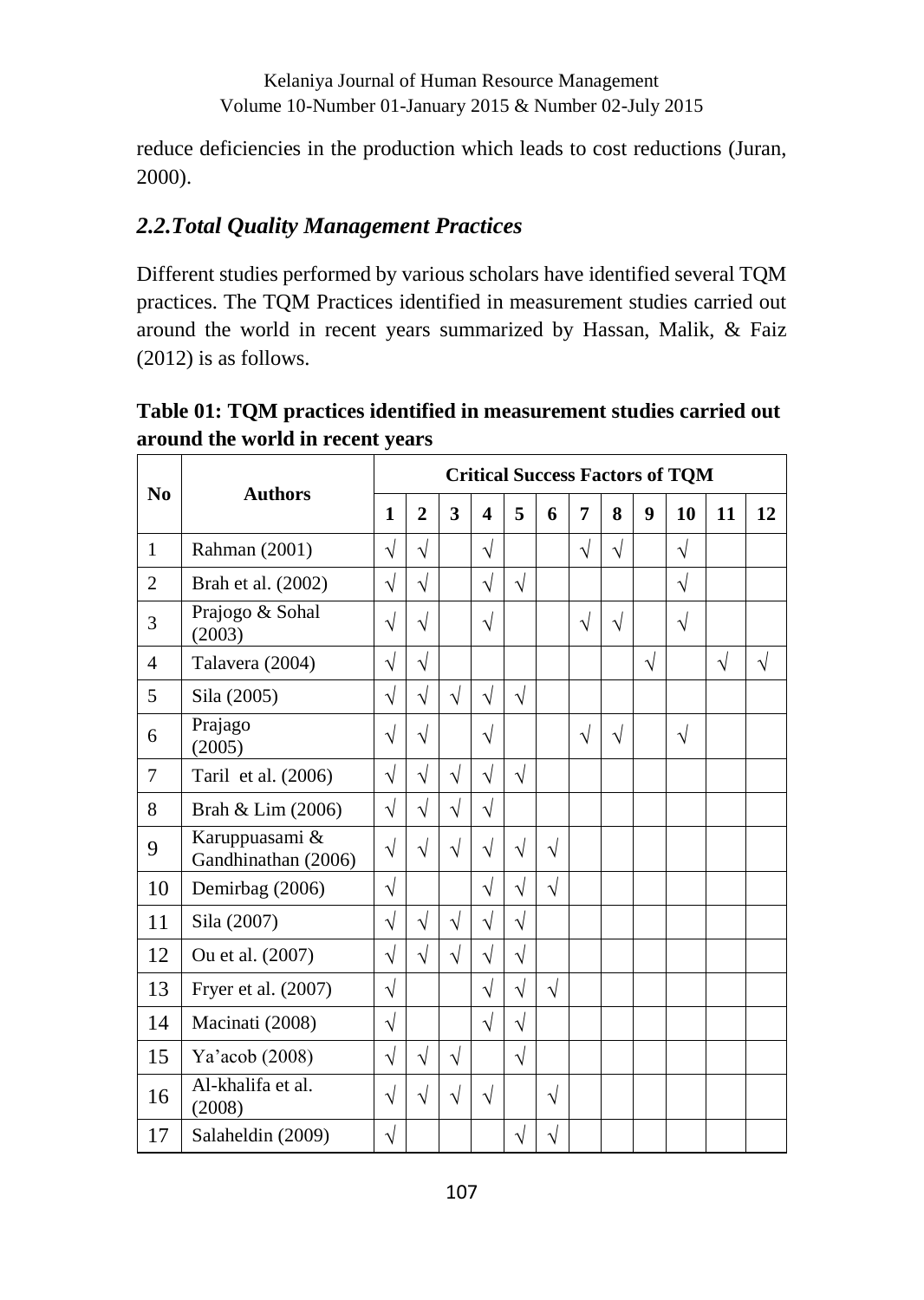| N <sub>0</sub> | <b>Authors</b>                        |  | <b>Critical Success Factors of TQM</b> |   |    |               |    |               |   |   |    |    |    |
|----------------|---------------------------------------|--|----------------------------------------|---|----|---------------|----|---------------|---|---|----|----|----|
|                |                                       |  |                                        | 3 | 4  | 5             | 6  | 7             | 8 | 9 | 10 | 11 | 12 |
| 18             | Satish & Srinivasan<br>(2010)         |  |                                        |   | V  |               |    | $\mathcal{N}$ |   |   | ٦  |    |    |
| 19             | Malik & Khan $(2011)$                 |  |                                        |   |    | $\mathcal{N}$ | اد |               |   |   | ٦  |    |    |
| 20             | Arumugum &<br>Mojtahedzadeh<br>(2011) |  |                                        |   | ٦Ι |               |    |               |   |   |    |    |    |
| 21             | Zehir et al (2012)                    |  |                                        |   | ٦  | ٦             |    |               |   |   |    |    |    |

Note: (1) Leadership/ Top Management; (2) Customer Focus; (3) Team work; (4) Process Management; (5) Supplier Quality Management; (6) Training; (7) Strategic Planning; (8) People Management; (9) Employee Involvement; (10) Information and Analysis; (11) Incentive and Recognition; and (12) Continuous Improvement *Source: Hassan et al. (2012)*

Sadikoglu & Zehir (2010) used eight dimensions to measure TQM practices in studying the effects of innovation and employee performance on the relationship between total quality management practices and firm performance. They are:

- $\blacksquare$  Leadership (L)
- $\blacksquare$  Training (T)
- Employee Management (EM)
- $\blacksquare$  Information and Analysis (IA)
- Supplier Management (SM)
- **Process Management (PM)**
- Customer focus (CF)
- $\blacksquare$  Continuous improvement (CI)

# *2.3.Export Performance*

Export performance of a firm reflects a firm-specific behavior in leveraging its resources and capabilities in an international context at a given point of time. Firm export performance is regarded as one of the key indicators of the success of a firm's export operations.

Conceptual definition of export performance should address each of the two parts: export and performance. Export is defined conceptually as the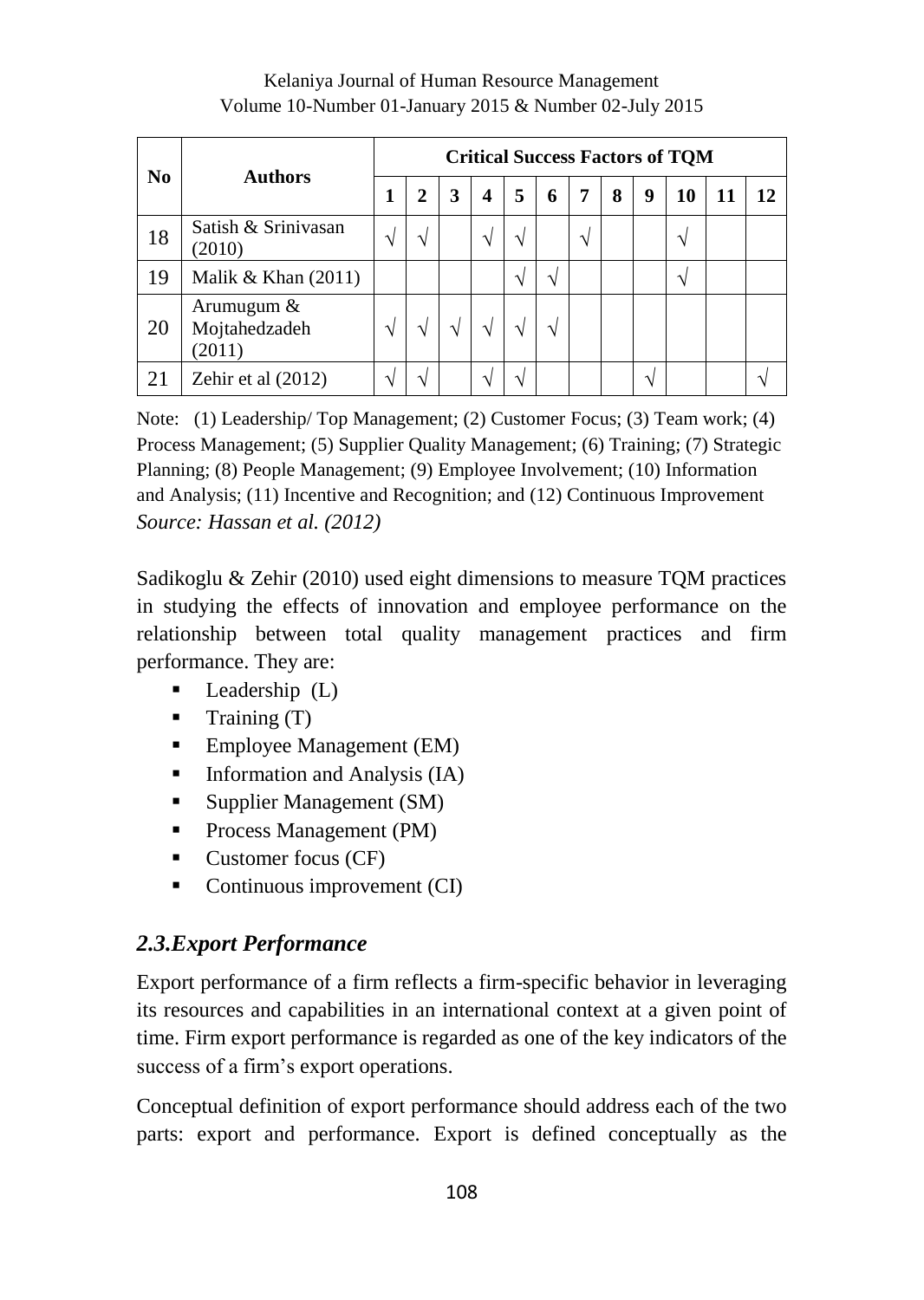international, marketing related decisions and activities of internationally active firms (Cavusgil & Nevin, 1981).

In summary, and taking previous research into account, export performance is defined conceptually as the *composite outcome of a firm's international sales* (Shoham, 1996).

# *2.3.1. Measurements of Export Performance*

The two principal modes for looking at export performance involve the use of financial and non-financial measures (Zou and Stan, 1998). In contrast to nonfinancial variables, financial variables are commonly used at the international level (Das, 1994; Evangelista, 1994).

Both financial and non-financial measures can be operationalized in both objective and subjective terms (Evangelista, 1994). However, in most studies, while financial measures (e.g., sales, profit, market share) have been associated with objective terms (normally in absolute terms such as percentage), non-financial measures (e.g., goal achievement, success and importance) have been associated with subjective terms (e.g., managers' perception) (Katsikeas et al., 1996). Several empirical studies have supported the reliability and validity of the use of non-financial and subjective terms to assess export performance.

In short, the use of multiple measures is advisable (Cameron, 1986). Although it is possible to measure export success with one variable, in order to capture the complexity of export success, it is better to construct a scale based on a set of different variables (Bijmolt & Zwart, 1994; Soham, 1996).

Zou, Taylor, & Osland (1998) proposed a scale (the EXPERF scale) composed of three dimensions: financial export performance (export profits, export sales and export sales growth), strategic export performance (contribution of the export venture to firm's competitiveness, strategic position and market share), and satisfaction with export performance (perceived success of the venture, satisfaction with the venture and degree to which the venture is meeting expectations).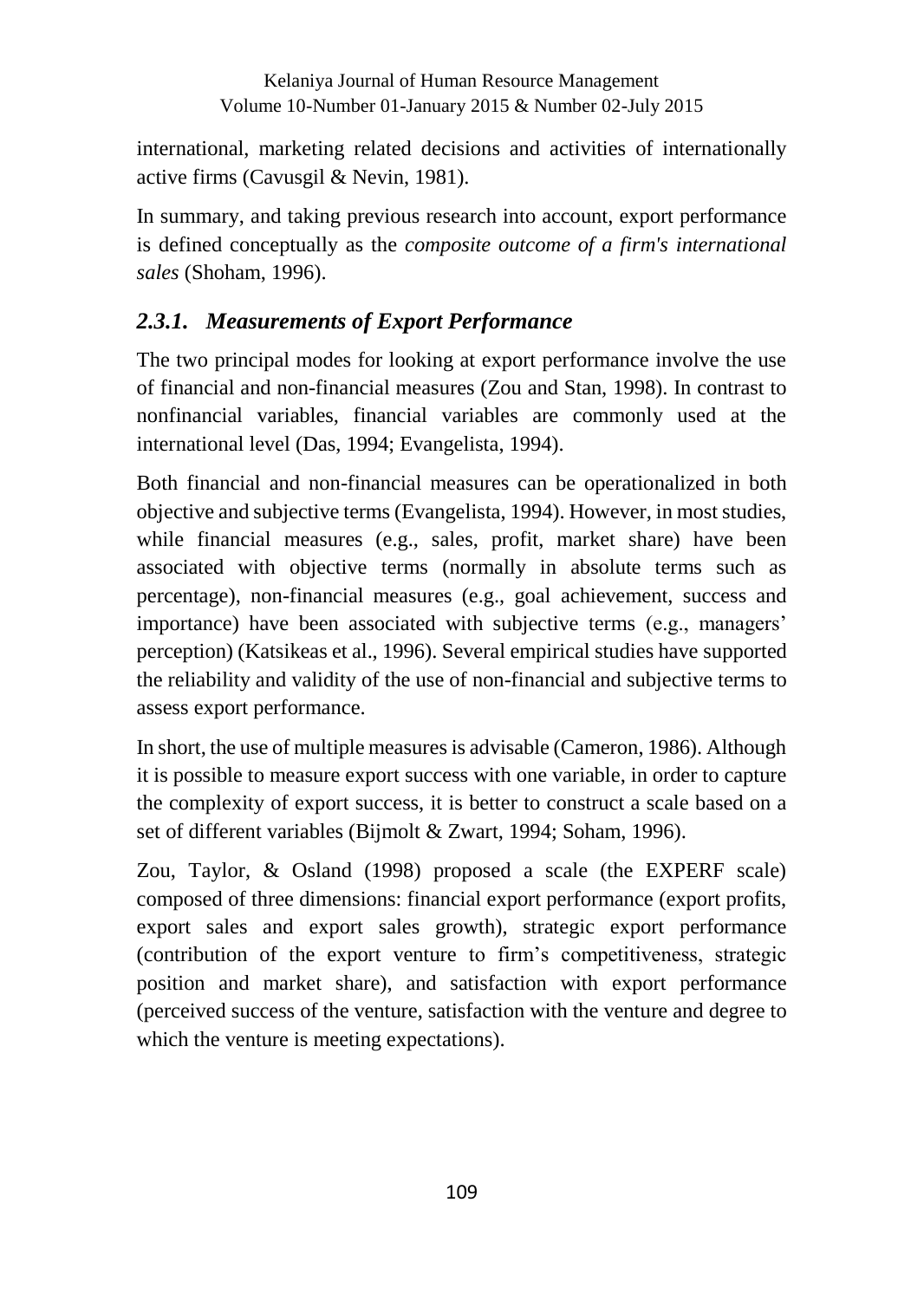### *2.4.Relationship between TQM Practices and Organizational Performance*

On one hand, Hassan et al, (2012) found that TQM practices positively impact on firm performance. On the other hand, TQM tools and techniques (Incentive and Recognition System, Process, Monitoring and Control and Continuous Improvement) and Behavioral factors (Fact based-management, top management's commitment to quality, employee involvement and customer focus) contribute to the successful implementation of TQM. The study reports that successful adoption and implementation of TQM practices results in improving the performance of organization. The main implication of the findings for managers is that with TQM practices, manufacturing organizations are more likely to achieve better performance in customer satisfaction, employee relations, quality and business performance than without TQM practices.

According to a study conducted by Demirbag, Tatoglu, Tekinkus, & Zaim, (2006) an analysis of the relationship between TQM implementation and organizational performance: Evidence from Turkish SMEs operating in Turkish textile industry reveals that there is a strong positive relationship between TQM practices and non-financial performance of SMEs, while there is only weak influence of TQM practices on financial performance of SMEs. With only a mediating effect of non-financial performance that the TQM practices has a strong positive impact on financial performance of SMEs.

Most previous studies show a positive relationship between TQM practices and business performance (Bou & Beltrán, 2005; Gunday et al., 2011; Jun et al., 2006; Miyagawa & Yoshida, 2010).

However, there are also studies that show TQM did not improve the business performance (Corredor & Goñi, 2011; Demirbag et al., 2006). Some of the findings also partially correlated with the business performance (Arumugam et al., 2008; Feng et al., 2006).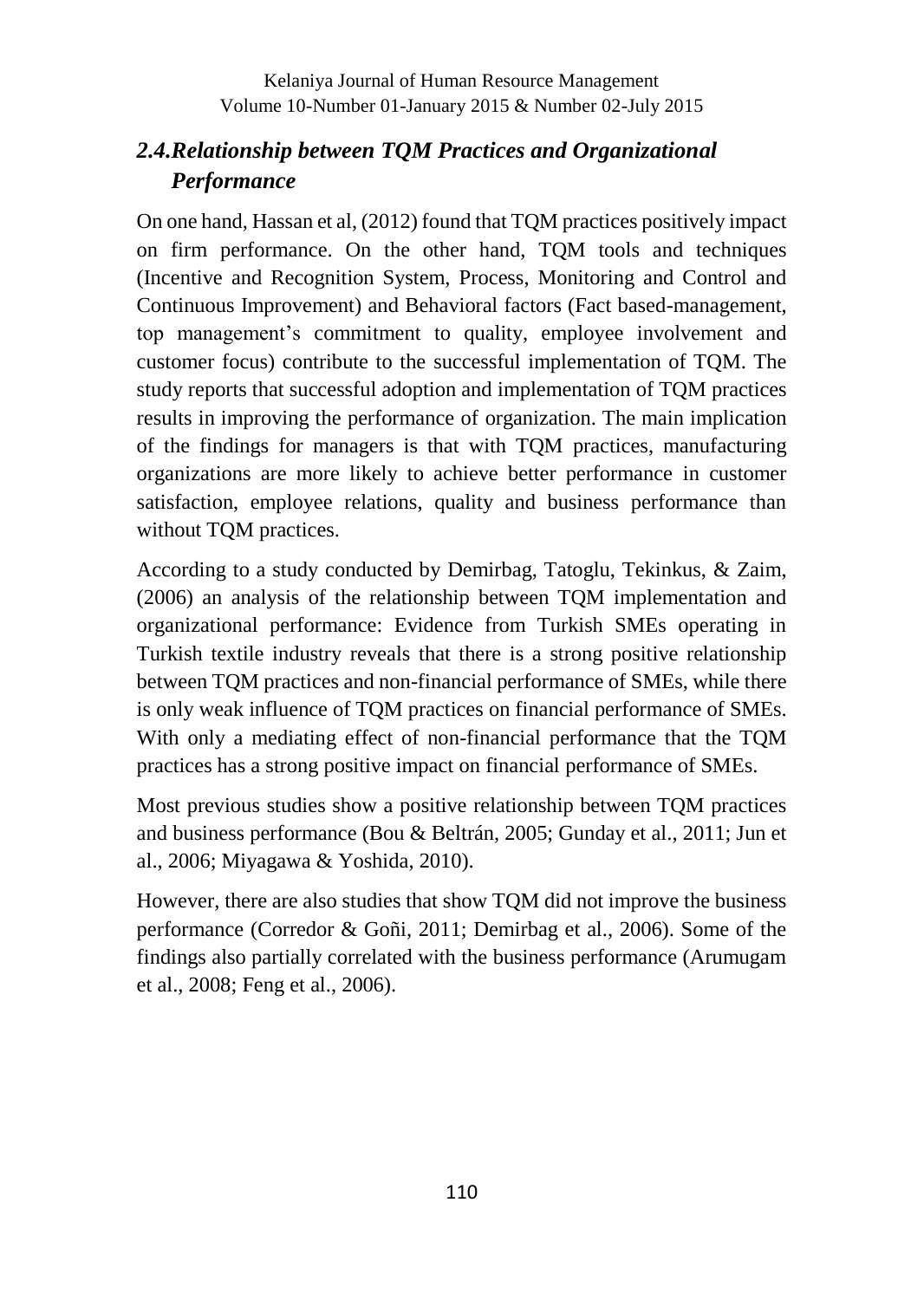# **3. Methodology**

# *3.1.Study Framework*

Based on the literature above, the researcher has selected the following list of eight main practices of TQM implementation for this study adopted from the dimensions identified by Sadikoglu & Zehir (2010). And the export performance was measured by using EXPERF scale developed by Zou at el. (1998).



# **Figure 01: Conceptual framework of the Study**

# *3.2.Hypotheses of the Study*

According to the conceptual framework the following nine hypotheses were advanced to be tested with empirical data.

Hypothesis 1: Relationship between TQM Practices and Export Performance

Hypothesis 2: Relationship between Leadership and Export Performance

Hypothesis 3: Relationship between Training and Export Performance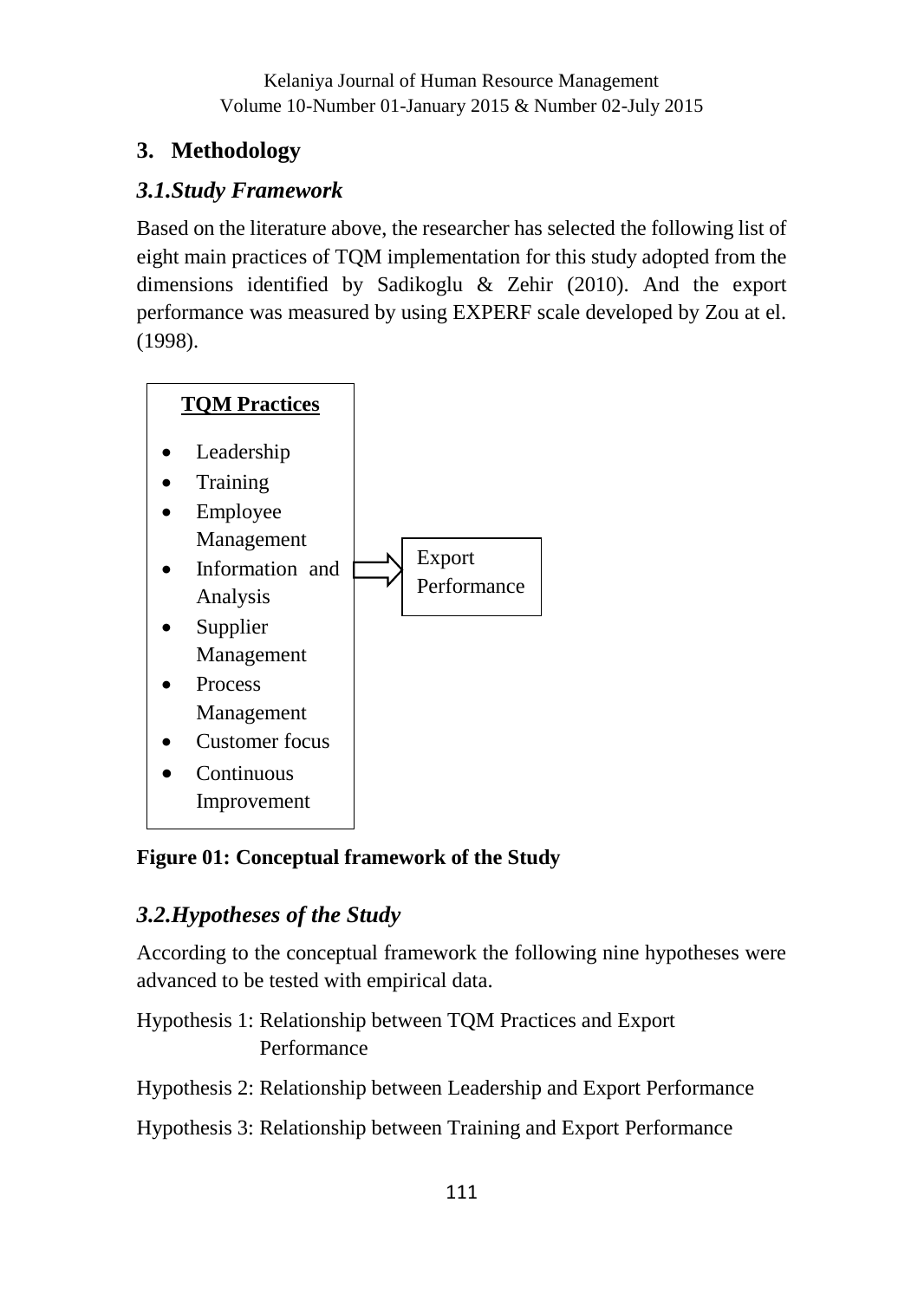- Hypothesis 4: Relationship between Employee Management and Export Performance
- Hypothesis 5: Relationship between Information & Analysis and Export Performance
- Hypothesis 6: Relationship between Supplier Management and Export Performance
- Hypothesis 7: Relationship between Process Management and Export Performance
- Hypothesis 8: Relationship between Customer Focus and Export Performance
- Hypothesis 9: Relationship between Continuous Improvement and Export Performance

## *3.3.Data Collection*

The sample of the study consists of 65 apparel exporters randomly selected from the 112 registered apparel exporters. Simple random sampling technique was used to select the sample from the population.

The relevant data for the purpose of this study were collected from primary and secondary sources. Primary data were collected through a five point likert scale questionnaire and secondary data were collected from published documents. The reliability of the scale for the study was established using Cronbach's coefficient alpha.

### *3.4.Data Analysis*

Univariate analysis has done for Total Quality Management Practices dimensions, and Export Performance dimensions. The bivariate analysis and graphs are used for testing hypothesizes to analyze the relationship between Total Quality Management Practices and Export Performance.

### *3.4.1. Levels of Total Quality Management Practices*

Mean values were taken to identify the levels of TQMP. According to research results, 43 (74%) of the respondents have very high level of TQMP out of 58 and 26% have high level of TQMP.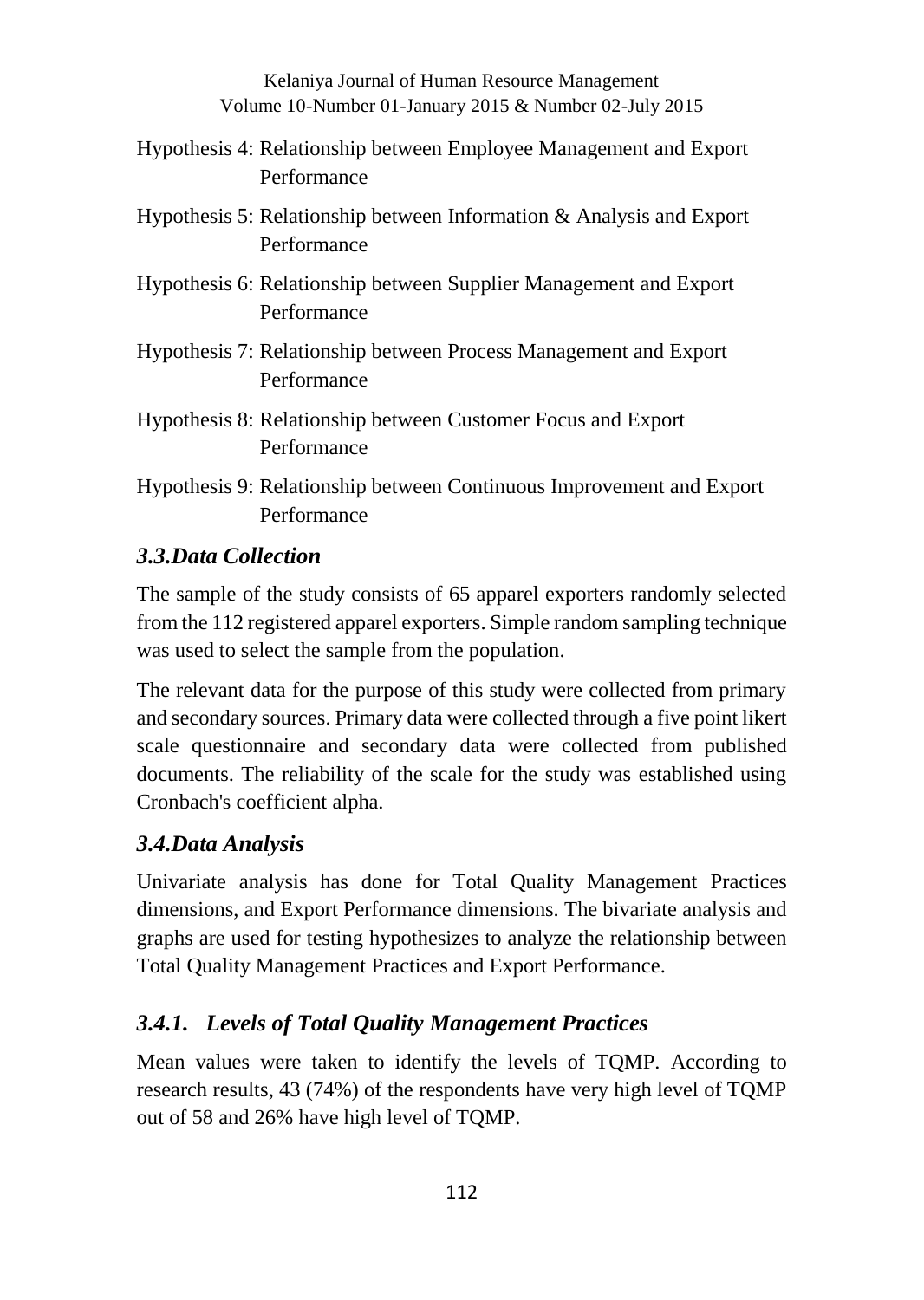

**Figure 02: Levels of TQMP** *Source: Survey Data* 

TQMP was measured by using eight dimensions as leadership, training, employee management, information and analysis, supplier management, process management, customer focus and continuous improvement. And the levels of each practices performed by apparel exporters of Sri Lanka is as follows.

|                             | <b>Level of TOMP</b> |      |                            |  |  |  |  |
|-----------------------------|----------------------|------|----------------------------|--|--|--|--|
| <b>Item</b>                 | <b>Moderate</b>      | High | <b>Very</b><br><b>High</b> |  |  |  |  |
| Leadership                  | $0\%$                | 64%  | 36%                        |  |  |  |  |
| Training                    | $0\%$                | 55%  | 45%                        |  |  |  |  |
| Employee<br>Management      | 2%                   | 83%  | 15%                        |  |  |  |  |
| Supplier<br>Management      | 0%                   | 64%  | 36%                        |  |  |  |  |
| Information and<br>Analysis | 0%                   | 67%  | 33%                        |  |  |  |  |

**Table 02: The Levels of TQMP**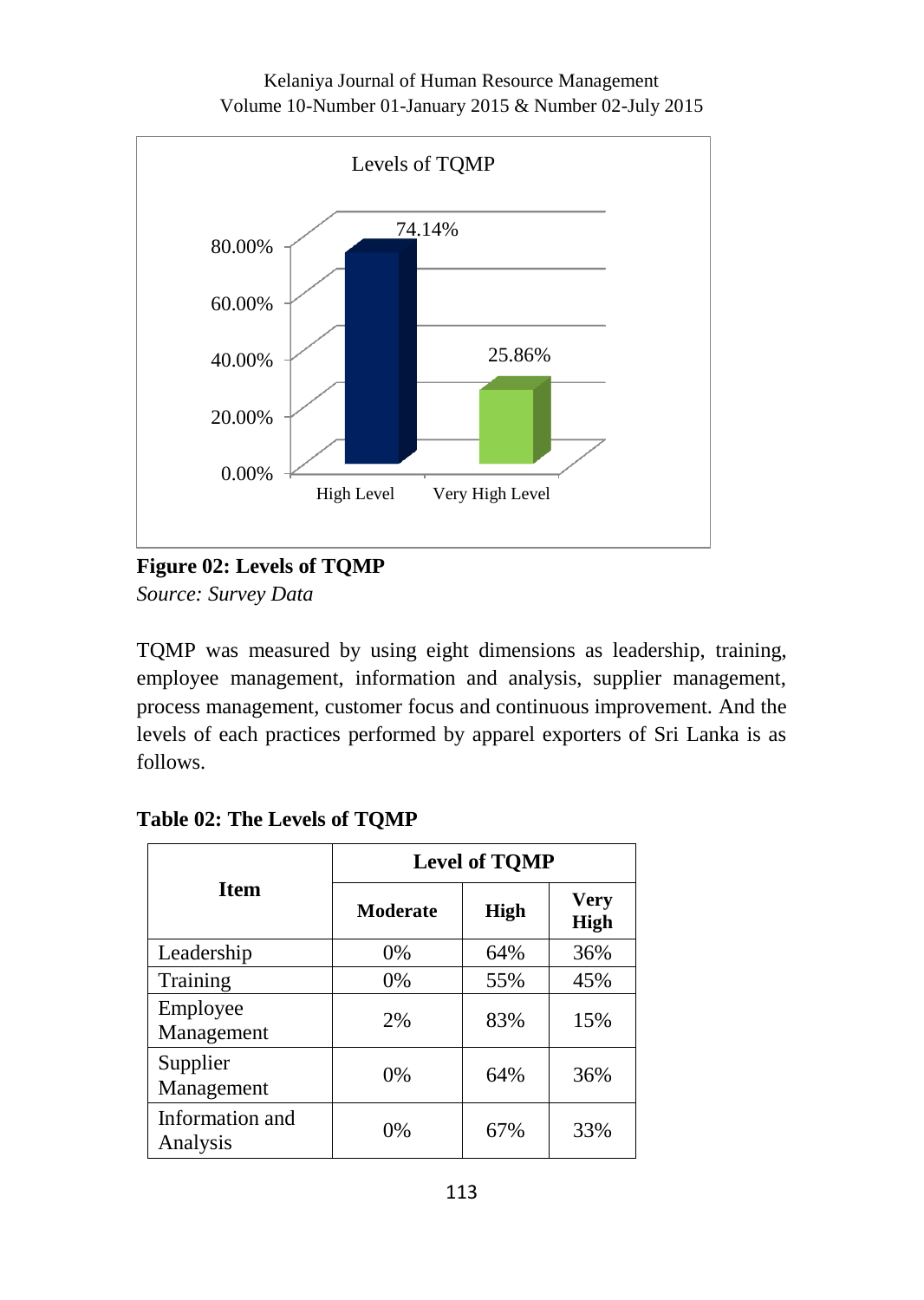|                              | <b>Level of TQMP</b> |      |                            |  |  |  |  |
|------------------------------|----------------------|------|----------------------------|--|--|--|--|
| <b>Item</b>                  | <b>Moderate</b>      | High | <b>Very</b><br><b>High</b> |  |  |  |  |
| <b>Process</b><br>Management | 3%                   | 83%  | 14%                        |  |  |  |  |
| <b>Customer Focus</b>        | 0%                   | 47%  | 53%                        |  |  |  |  |
| Continuous<br>Improvement    | 19%                  | 59%  | 22%                        |  |  |  |  |
| <b>TOMP</b>                  | $0\%$                | 74%  | 26%                        |  |  |  |  |

*Source: Survey Data* 



### **Figure 03: Summary of TQMP** *Source: Survey Data*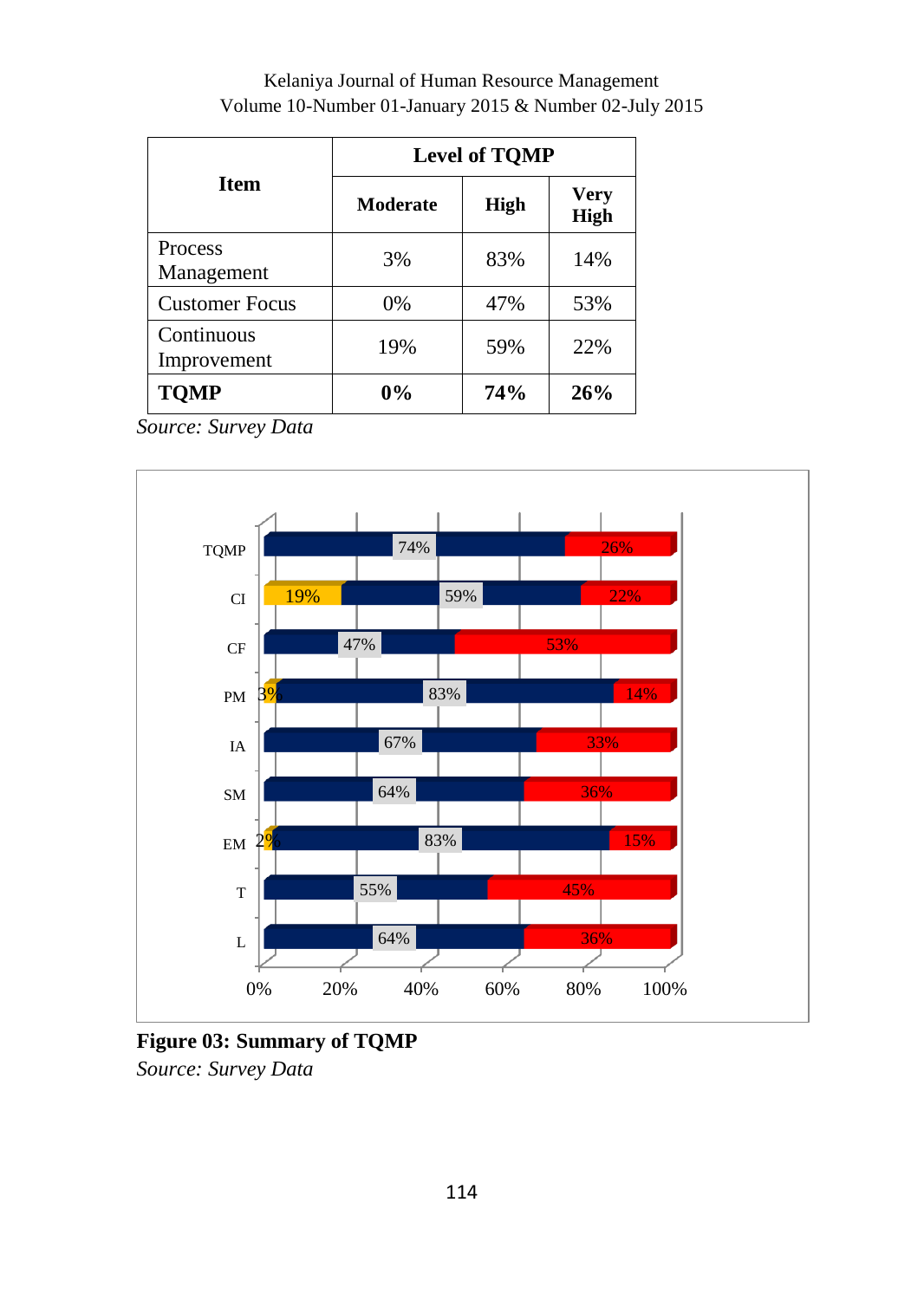### *3.4.2. Hypotheses Testing*

Following table 03 shows the results summary of the hypotheses tested. Accordingly all alternative hypotheses except one have rejected.

**Table 03: Summary Table of Hypothesis Testing of TQMP on EP**

| <b>Hypotheses</b>                                  | R<br>value               | <b>Sig</b><br>Value | H1       | Relationship<br><b>Type and</b><br>Degree of<br><b>Correlation</b> |
|----------------------------------------------------|--------------------------|---------------------|----------|--------------------------------------------------------------------|
| H1: There is a relationship<br>between TQMP and EP | 0.739                    | .000                | Accepted | Moderate<br>Positive                                               |
| H2: There is a relationship<br>between L and EP    | $.510^{**}$              | .000.               | Accepted | Moderate<br>Positive                                               |
| H3: There is a relationship<br>between T and EP    | $.460$ <sup>(**)</sup> ) | .000.               | Accepted | Moderate<br>Positive                                               |
| H4: There is a relationship<br>between EM and EP   | $.511$ <sup>(**)</sup>   | .000.               | Accepted | Moderate<br>Positive                                               |
| H5: There is a relationship<br>between IA and EP   | .196                     | .139                | Rejected | Not<br>Significant                                                 |
| H6: There is a relationship<br>between SM and EP   | $.593$ <sup>(**)</sup> ) | .000.               | Accepted | Moderate<br>Positive                                               |
| H7: There is a relationship<br>between PM and EP   | $.491$ <sup>(**)</sup> ) | .000.               | Accepted | Moderate<br>Positive                                               |
| H8: There is a relationship<br>between CF and EP   | $.638$ <sup>(**)</sup> ) | .000                | Accepted | Moderate<br>Positive                                               |
| H9: There is a relationship<br>between CI and EP   | $.567$ <sup>(**)</sup> ) | .000                | Accepted | Moderate<br>Positive                                               |

*Source: Survey Data* 

# *3.4.3. Regression Analysis*

Simple regression was conducted to identify the impact of TQMP and EP. Table 04 and table 05 summarize the results of the regression analysis.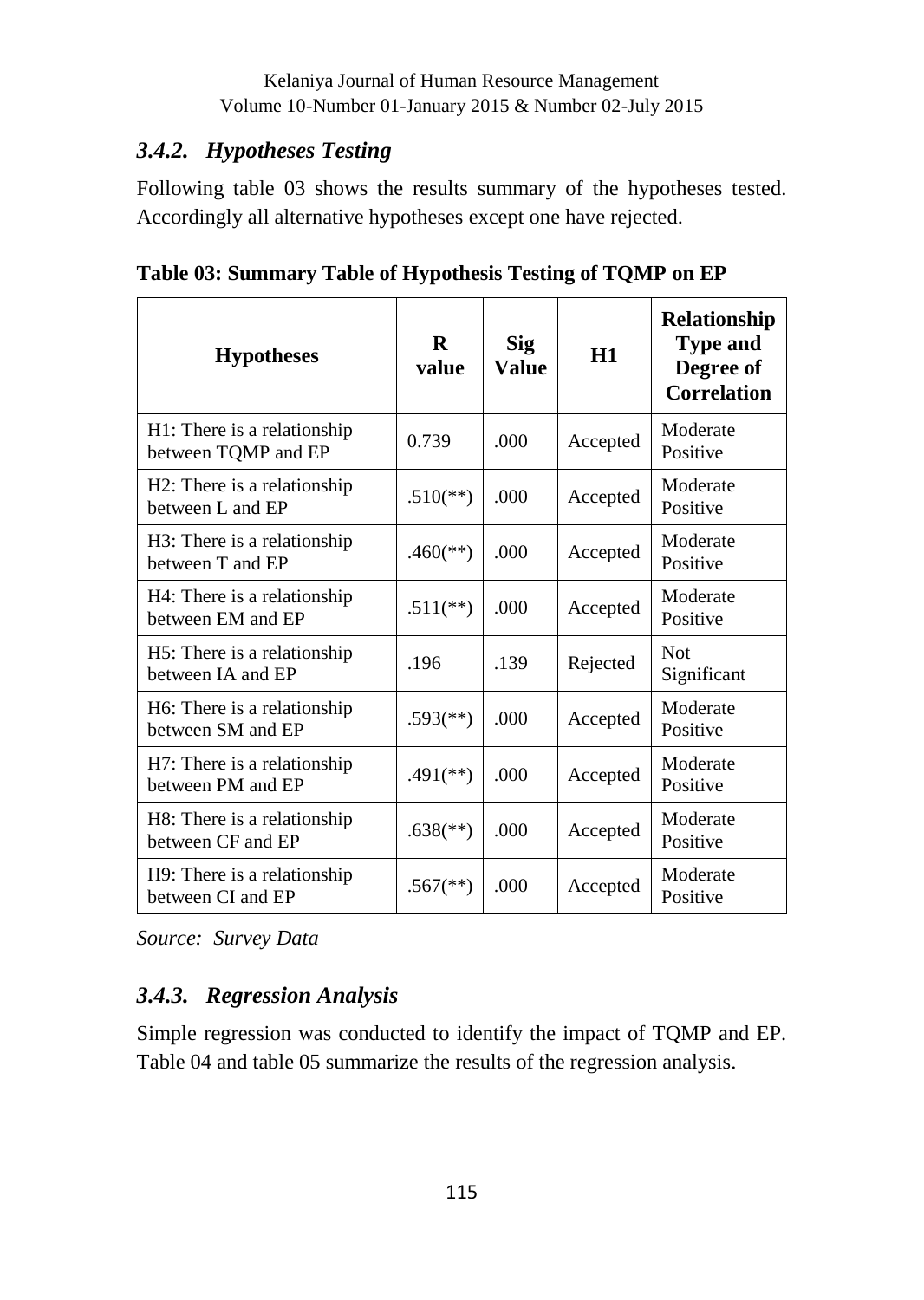**Table 04: Results of Regression Analysis**

| Model |                   | R Square | Adjusted R<br>Square | Std. Error of the<br>Estimate |  |
|-------|-------------------|----------|----------------------|-------------------------------|--|
|       | .739 <sup>a</sup> | .546     | .538                 | 2.206                         |  |

**a.** Predictors: (Constant), TQMP *Source: Survey Data*

 $R<sup>2</sup> = 0.546$  indicates that the two variables are significantly related. 55% of the EP is due to the changes in the TQMP. In other words 45% of variation in EP is due to factors other than the TQMP.

### **Table 05: Model summary of Regression Analysis**

|     | Model      | Sum of<br>Squares | df | Mean<br>Square | $\mathbf F$ | Sig.              |
|-----|------------|-------------------|----|----------------|-------------|-------------------|
| l 1 | Regression | 327.930           |    | 327.930        | 67.374      | .000 <sup>a</sup> |
|     | Residual   | 272.570           | 56 | 4.867          |             |                   |
|     | Total      | 600.500           | 57 |                |             |                   |

**a.** Predictors: (Constant), TQMP

**b.** Dependent Variable: EP

*Source: Survey Data* 

The table shows that the independent variables statistically significantly predict the dependent variable,  $F(1, 56) = 67.347$ ,  $p < .0005$ .

# *3.4.4. Multiple Linear Regression Analysis*

Multiple linear regression analysis was used to recognize the relative importance of the TQMP on EP. Table 06 summarizes the results of the analysis.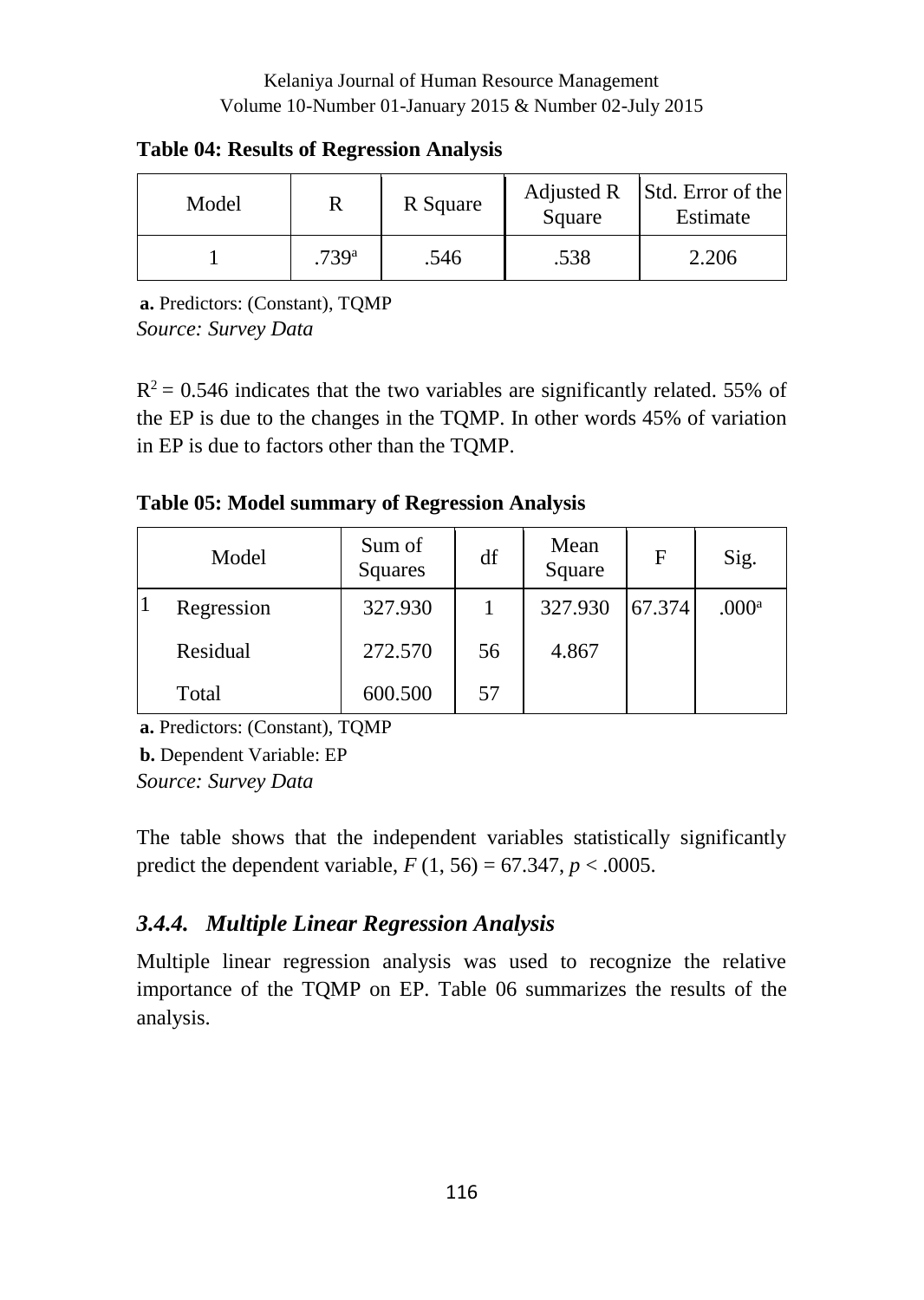#### **Table 06: Model Summary**

| Model | R    | R<br>Square | Adjusted<br>Square | Std. Error<br>of the<br>Estimate |
|-------|------|-------------|--------------------|----------------------------------|
|       | .822 | .675        | .622               | 1.996                            |

**a.** Predictors: (Constant), Continuous Improvement, Information and Analysis, Training, Supplier Management, Customer Focus, Employee Management, Leadership, Process Management

**b.** Dependent Variable: EP

*Source: Survey Data* 

The value of R, the multiple correlation coefficient of 0.822 indicates a good level of prediction. R square value the coefficient of determination which is the proportion of variance in the dependent variable that can be explained by the independent variables which indicates 67.5% of the variability in EP explained by TQMP.

| Model        |            | <b>Unstandardized</b><br><b>Coefficients</b> |               | <b>Standardized</b><br><b>Coefficients</b> | t        | Sig.                 |
|--------------|------------|----------------------------------------------|---------------|--------------------------------------------|----------|----------------------|
|              |            | B                                            | Std.<br>Error | Beta                                       | B        | Std.<br><b>Error</b> |
| $\mathbf{1}$ | (Constant) | $-8.675$                                     | 5.557         |                                            | $-1.561$ | .125                 |
|              | L          | .163                                         | .190          | .106                                       | .858     | .395                 |
|              | T          | .118                                         | .176          | .066                                       | .670     | .506                 |
|              | EM         | $-.102$                                      | .145          | $-.089$                                    | $-.701$  | .486                 |
|              | <b>IA</b>  | .040                                         | .192          | .019                                       | .210     | .835                 |
|              | <b>SM</b>  | .763                                         | .237          | .340                                       | 3.219    | .002                 |
|              | <b>PM</b>  | .077                                         | .221          | .044                                       | .348     | .729                 |
|              | CF         | .654                                         | .177          | .377                                       | 3.689    | .001                 |
|              | CI         | .972                                         | .396          | .297                                       | 2.455    | .018                 |

**Table 07: Results of Multiple Regression Analysis**

*Source: Survey Data*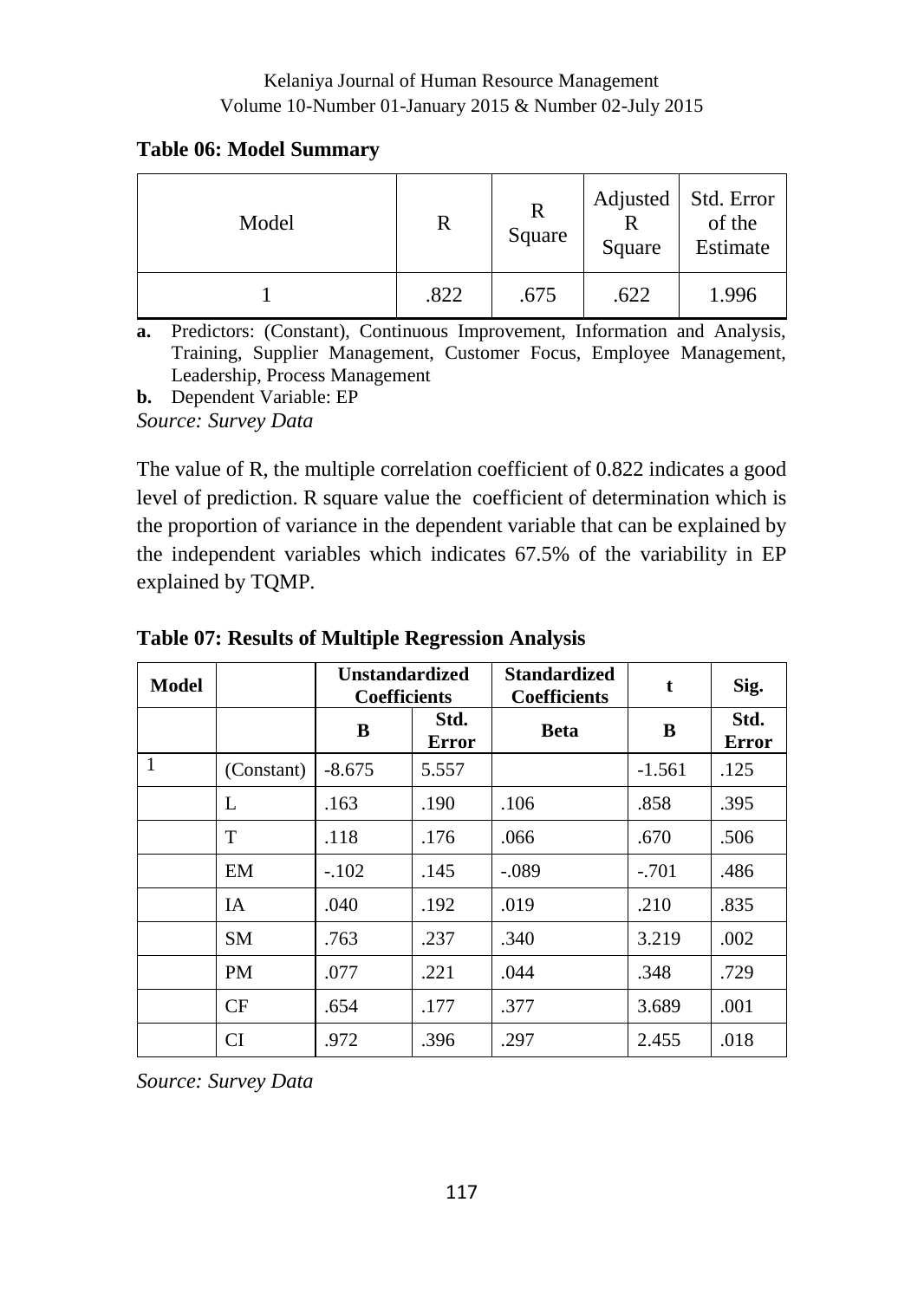Unstandardized coefficients indicate how much the dependent variable varies with an independent variable when all other independent variables are held constant. According to the sig values of the dimensions of independent variable, only three dimensions are significant which indicates  $p < .05$ , where the coefficients are statistically significantly different to 0 (zero).

It indicates that only customer focus, supplier management and continuous improvement are statistically significantly predicted EP.

#### **4. Findings and Discussion**

The major objective of the study was to identify the impact of Total Quality Management Practices on Export Performance and the findings proved that there is a significant impact of total quality management practices on export performance and the impact of TQMP on EP is profound.

Accordingly, the customer focus, supplier management and continuous improvement were the most significant dimensions on the impact of export performance whereas the other five dimensions except information and analysis; employee management, leadership, process management and training except information and analysis have significant relation with export performance.

#### *4.1.Leadership*

Top management support is significantly associated with export performance and this finding is consistent with previous studies of Arumugam et al., (2008), they find positive relationship between top management support and quality performance.

According to Simatupang & White (1998) top management support serve as a positive foundation for the company's whole processes that ultimately affect organizational performance. However, this finding is not consistent with previous studies of Choi & Eboch (1998) and Kannan & Tan (2005). These studies find that one of TQM practice namely leadership has nonsignificant relationship with quality performance and financial performance. Similarly, Mehmood, Ahmad, & Qadeer, 2014 revealed that the top management support has no statistical significance for predicting the performance. Therefore, in Sri Lankan apparel export industry, the top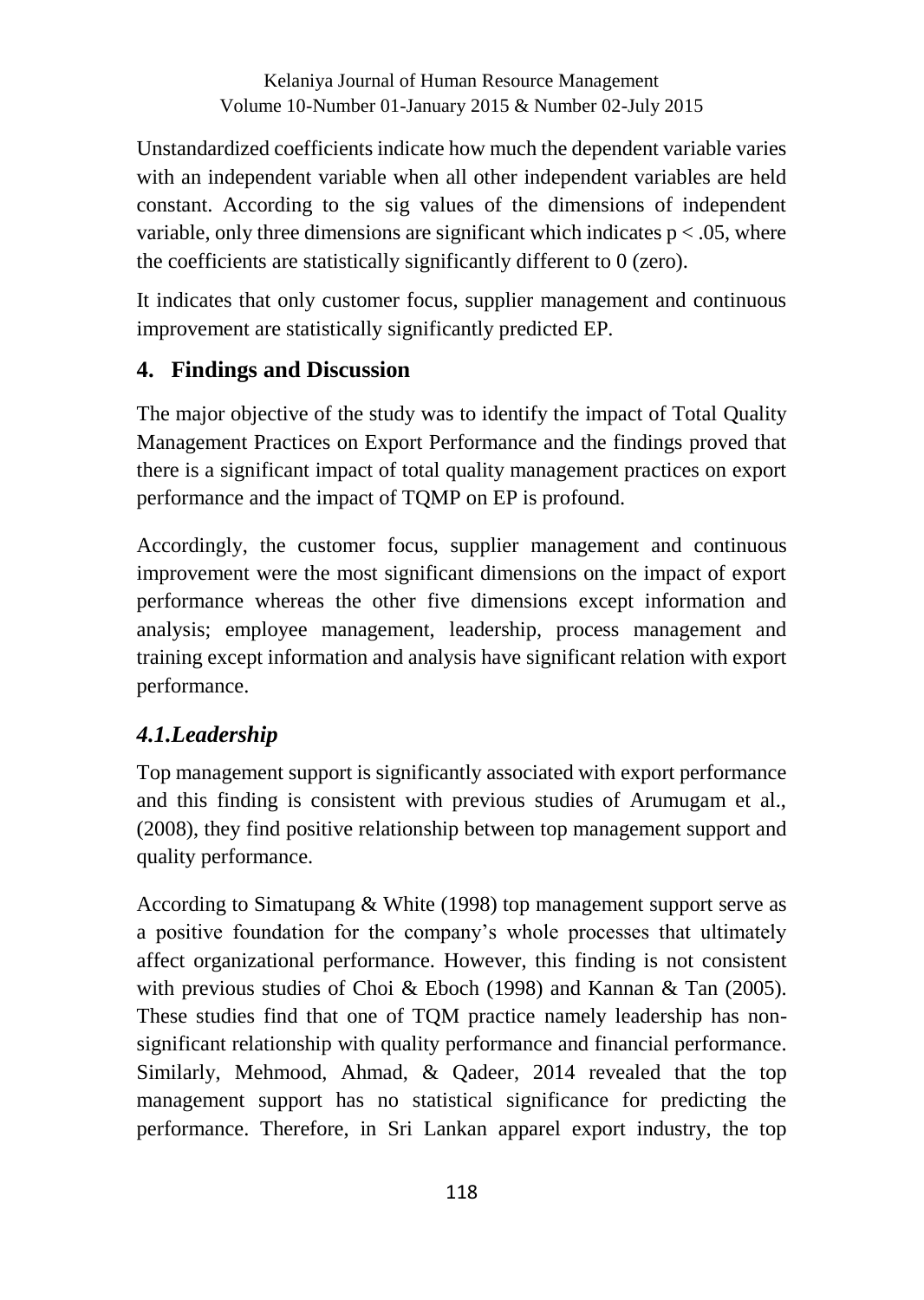management promotes effective decision making in quality implementation and maintenance for effective enhancement of performance.

## *4.2.Training and Employee Management*

Employee management is significantly associated with export performance. This result is consistent with the study of Abdullah  $\&$  Sidin, (2010) which finds that soft TQM elements such as supplier relationships, people management and training and education positively influence the firm performance. This finding is also consistent with Lorente, Dewhurst, & Dale, (1999) where they suggest that well trained employees are open to bring novel ideas for innovations and performance enhancement. Employee involvement is a key dimension for successful TQM implementation and it has great importance in apparel industry, where the international market is of extreme importance and therefore TQM implementation through various quality standards certifications is often demanded. This result is as per expectations, teamwork and supportive employee management techniques increases efficiency and problem solving abilities of employees that ultimately accumulate into organizational performance at the sight of exporters the export performance.

Another study conducted by Mehmood et al, 2014 from a self-administrative survey from 90 organizations of textile sector in Pakistan, revealed that the continuous improvement and the employee involvement are the most critical dimensions for predicting organizational performance.

# *4.3.Information and Analysis*

Findings of IA on EP is not consistent with the previous study of Miyagawa & Yoshida (2010) which they made a conclusion that the extent of implementation of TQM factors including leadership, quality of information, implementation of the strategies, human resource management & meeting expectation of the customers has a significant effect on the performance.

However, according to a study conducted by Ahmad, Zakuan & Jusoh (2013) on the Relationships between The Extent of TQM Practices and The Importance on Business Performance, the final ranking is finalized based on the practices level and its importance to business performance as follows; (1) Management strategy and policy; (2) Customer focus; (3) Continuous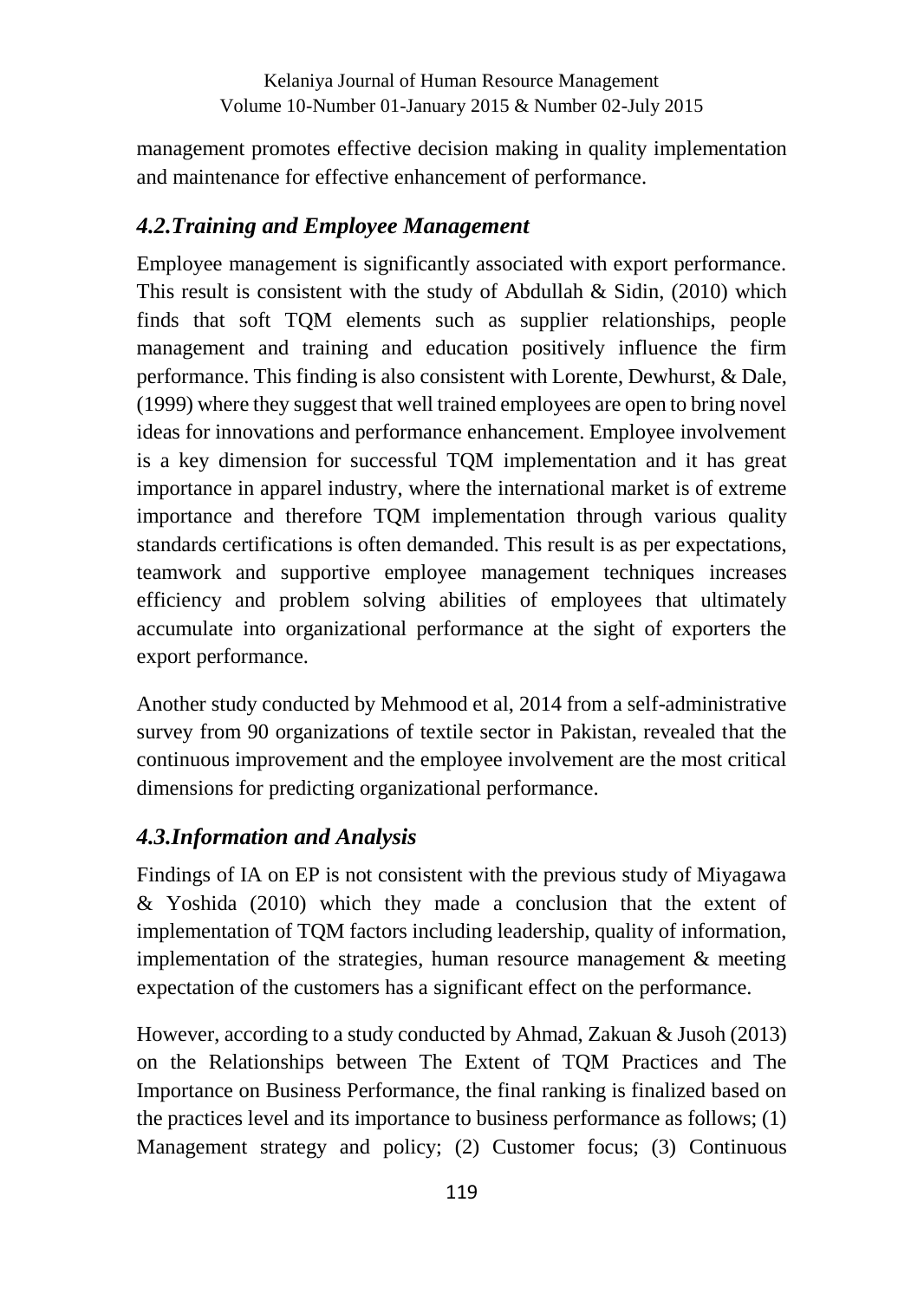improvement; (4) Supplier management; (5) Work process; (6) Business ethics; (7) Top management leadership; (8) Information and analysis; (9) Human resource development; (10) New product management.

In another study done in Australia, Samson and Terziovski (1999) conclude that the hard factors such as planning and process management, information and analysis, are neither significantly related or negatively related.

### *4.4.Supplier Management*

Supplier management is significantly associated with export performance. This result is consistent with the study of Abdullah et al. (2010) which finds that supplier relationships, people management and training and education positively influence the firm performance.

Other than that in previous empirical studies, it shows the important of the relationship between suppliers and the organization performance (Ahire et al. 1996).

#### *4.5.Process Management*

Process management is significantly associated with export performance. This result is consistent with the study of Ahmad et al. (2013) on The Relationships Between the extent of TQM Practices and the Importance on Business Performance which found that work process for TQM practices is positively correlated with business performance.

However, a study done in Australia, Samson & Terziovski (1999) conclude that the hard factors such as planning and process management, information and analysis, are neither significantly related nor negatively related.

#### *4.6.Customer Focus*

The results of the study are consistent with the other studies where scholars find that TQM elements such as customer focus and customer satisfaction positively affects organizational performance (Agus, 2004; Brah et al., 2002; Fotopoulos and Psomas, 2010). Chong & Rundus (2004) also found that TQM practices of customer focus are positively associated with organizational performance.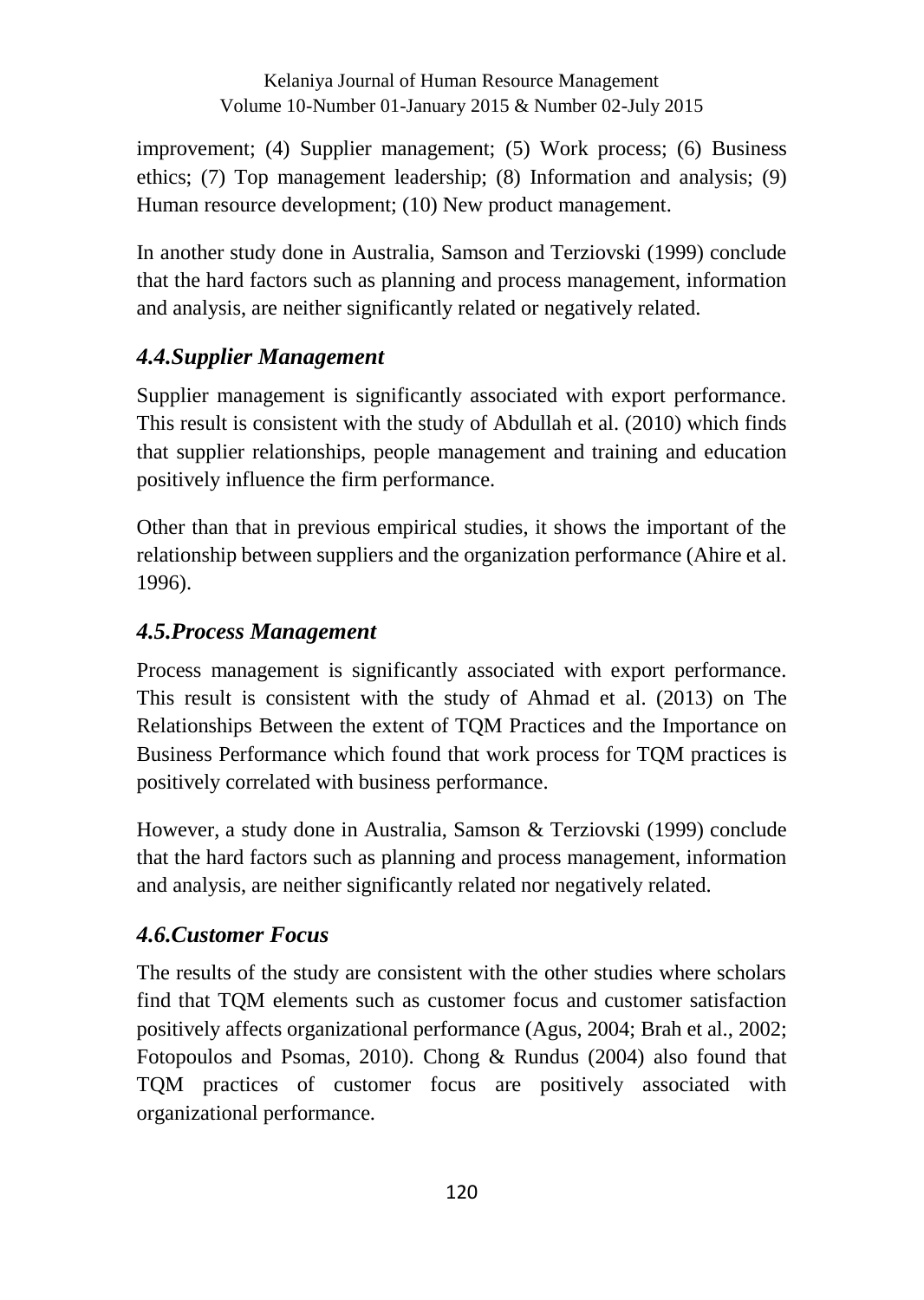In Sri Lankans' apparel industry context the management incorporate the quality related complaints of the customers so that their overall performance may be improved. And as a result Sri Lanka's top three apparel companies are already amongst the world's 50 most important suppliers, and the industry has sustained over US \$3 billion in export revenue for five consecutive years.

This long term relationships with reputed multinational retailers who have identified standards of manufacture and compliance have led to economic sustainability implies the customer focus. The industry possesses an impressive partnership portfolio which includes world renowned labels such as Victoria's Secret, Gap, and Liz Claiborne, Next, Jones New York, Nike, Tommy Hilfiger, Pink, Triumph, Ann Taylor, Speedo, Abercrombie & Fitch, Land's End, Marks & Spencer & Intimissi.

However this finding is not consistent with the Prajogo  $\&$  Sohal (2001), they report that a customer orientation restrain the organizations to become a broad minded which stop their ability to innovate and prevent them to become a market leader. Similarly, Mehmood et al, (2014) revealed that the customer focus has no statistical significance for predicting the performance.

### *4.7.Continuous Improvement*

Continuous improvement is significantly associated with organizational performance. This result is consistent with previous studies where researchers find that the continuous improvement in quality standards has positive impact on different types of performance (Fuentes et al., 2006; Rahman and Bullock, 2005; Sadikoglu & Zehir, 2010). This finding in the context of the present study (i.e.apparel exporters of Sri Lanka) suggests a convergence trends on the phenomenon understood and predicted through this result.

Based on the above discussion the study reveals the importance of TQM dimensions on export performance in apparel exporters of Sri Lanka. The analytical results confirm the significant and positive association of one off the eight TQM dimensions (information and analysis) with export performance. Furthermore, it is determined that TQM dimensions such as customer focus continuous improvement and employee management are major dimensions of performance of apparel industry.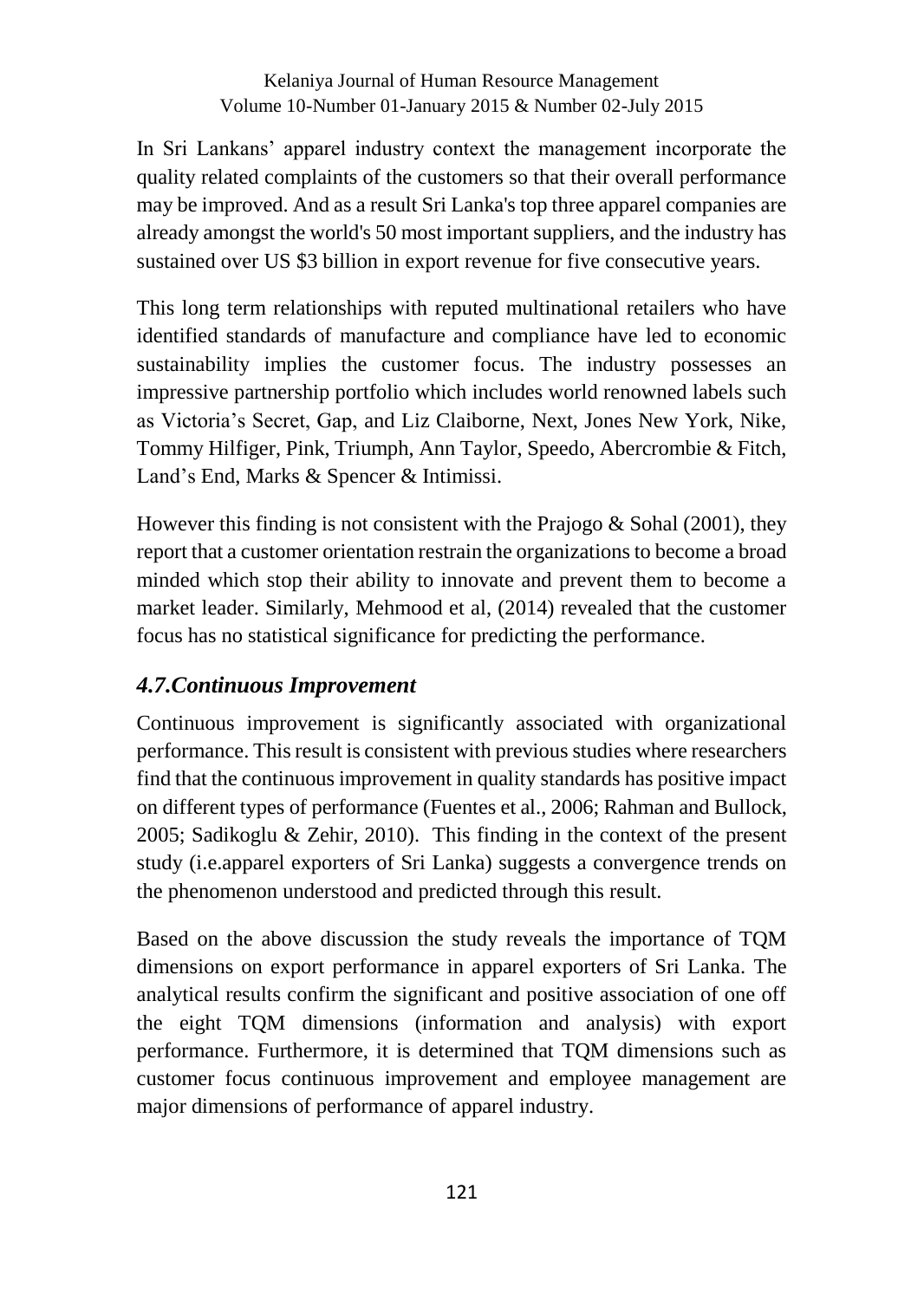# *4.8.Relationship between TQM and EP*

Most previous studies show a positive relationship between TQM practices and business performance (Bou & Beltrán, 2005; Gunday et al., 2011; Jun et al., 2006; Miyagawa & Yoshida, 2010). And also some studies reveal that there is a strong relationship between TQM and business performance as in previous studies (Agus & Hassan, 2011; Arumugam et al., 2008; Miyagawa & Yoshida, 2010; Ahmad et al., 2012)

Accordingly this study has proved that there is a significant positive relationship between TQMP and EP. It indicates that when TQMP is high, it is caused to increase the EP which indicates that greater the implementation of TQMP greater the EP. However, there are also studies that show TQM did not improve the business performance (Corredor & Goñi, 2011; Demirbag, Tatoglu et al., 2006). Some of the findings also partially correlated with the business performance (Arumugam et al., 2008; Feng et al., 2006).

# **5. Conclusion**

In today's highly competitive market, business performance is one of the critical factors for companies to survive in the global marketplace. The concept of total quality management (TQM) has been developed as a result of intense global competition for improving business performance. Many previous studies discussed about TQM and the extent of the TQM practices, however, almost previous works were given less emphasis on the relationships between TQMP and its importance to export performance based on the individual dimensions in TQM, which is identified as theoretical gap.

In this study it examined the impact of TQMP on EP of apparel exporters of Sri Lanka. Based on all the findings of the present study confirms that the TQMP generates a significant impact on EP of the apparel exporters of Sri Lanka.

The study supported the hypothesis that there is a relationship between TQMP and EP. However it is found that there is a significant moderate positive relationship between TQMP and EP and it concludes that increasing TQMP will result in increasing the EP of the apparel exporters. Further, the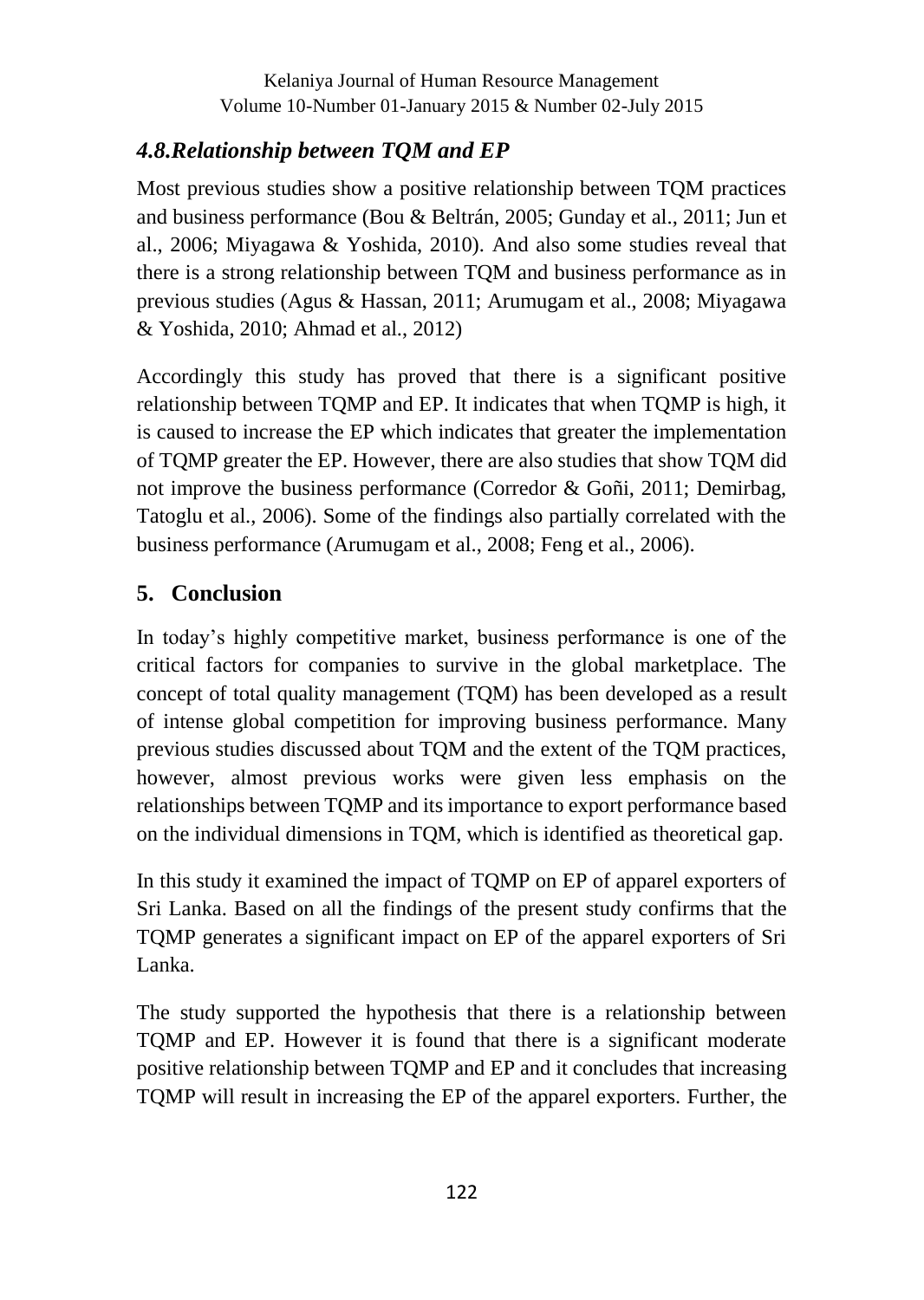study concluded that the level of TQMP implemented by apparel exporters in Sri Lanka is at a high level and the export performance is also at a high level.

#### **6. References**

- Abdul, A. A., and Md. Sidin, S. (2010). Export performance on the Malaysian wooden furniture industry: An empirical study. Journal of International Food and Agribusiness Marketing, 22 (1&2), 52-69.
- Agus, A. (2004). TQM as a focus for improving service performance and customer satisfaction: An empirical study on a public service sector in Malaysia. Total Quality Management and Business Excellence, 15(5-6), 615-628.
- Ahire, S.L., Golhar, D.Y., Waller, M.A., (1996). Development and validation of TQM implementation constructs. Decision Sciences 27  $(1), 23-56.$
- Ahmad, M. F., Zakuan, N., Jusoh, a., & Takala, J. (2013). Review of Relationship between TQM and Business Performance. Applied Mechanics and Materials, 315, 166- 170.doi:10.4028/www.scientific.net/AMM.315.166
- Arumugam, V., Ooi, K. B., & Fong, T. C. (2008). TQM practices and quality management performance: An investigation of their relationship using data from ISO 9001: 2000 firms in Malaysia. The TQM Journal, 20(6), 636-650.
- Atkinson, P. E. and Naden, J. (1989). Total Quality Management: Eight Lessons to Learn from Japan. Management Services. 33(3). 6-10
- Bijmolt, T. H. A., & Zwart, P. S. (1994). The impact of internal factors on the export success of Dutch small and medium-sized firms. Journal of Small Business Management, 32(2), 69-83.
- Bou, J. C., & Beltrán, I. (2005). Total quality management, highcommitment human resource strategy and firm performance: An empirical study. Total Quality Management & Business Excellence, 16(1), 71-86.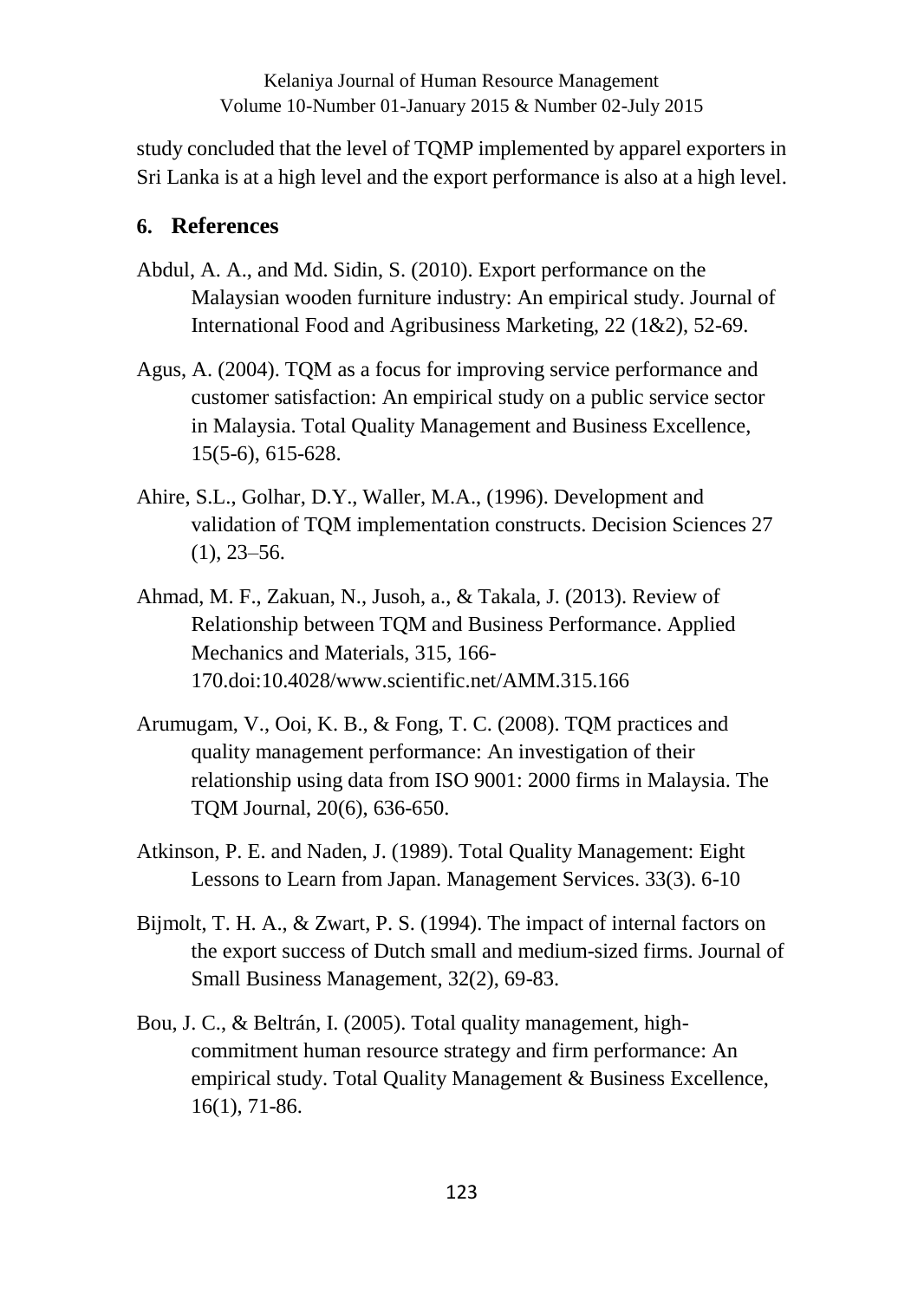- Cameron, K. S. (1986). Effectiveness as paradox: Consensus and conflict in conceptions of organizational effectiveness. Management Science, 32(5), 539-553.
- Cavusgil, S. T., & Nevin, J. R. (1981). State-of-art in international marketing: An assessment. In Annual review of marketing (Ennis, Ben M.; Roering, Kenneth J. ed., pp. 195-216). Chicago: American Marketing Association.
- Choi, T.Y. and Eboch, K. (1998). The TQM paradox: Relations among TQM practices, plant performance and customer satisfaction. Journal of Operations Management, 17(1), 59-75.
- Chong, V.K., and Rundus,M. J., (2004).Total quality management, market competition and organizational performance. The British Accounting Review, 36, 155–172.
- Corredor, P., & Goñi, S. (2011). TQM and performance: Is the relationship so obvious? Journal of Business Research, 64(8), 830-838.
- Das, M. (1994). Successful and unsuccessful exporters from developing countries: some preliminary findings. European Journal of Marketing, 28(12), 19-33. doi: 10.1108/03090569410074237
- Demirbag, M., Tatoglu, E., Tekinkus, M., & Zaim, S. (2006). An analysis of the relationship between TQM implementation and organizational performance: evidence from Turkish SMEs. Journal of manufacturing technology management, 17(6), 829-847.
- Evangelista, F. U. (1994). Export performance and its determinants: Some empirical evidence from Australian manufacturing firms. In Advances in International Marketing (Cavusgil, S.T. & Axinn, C. ed., Vol. 6 pp. 207-229). Greenwich, Conn: JAI Press.
- Feng, J., Prajogo, D. I., Chuan Tan, K., & Sohal, A. S. (2006). The impact of TQM practices on performance: A comparative study between Australian and Singaporean organizations. European Journal of Innovation Management, 9(3), 269-278.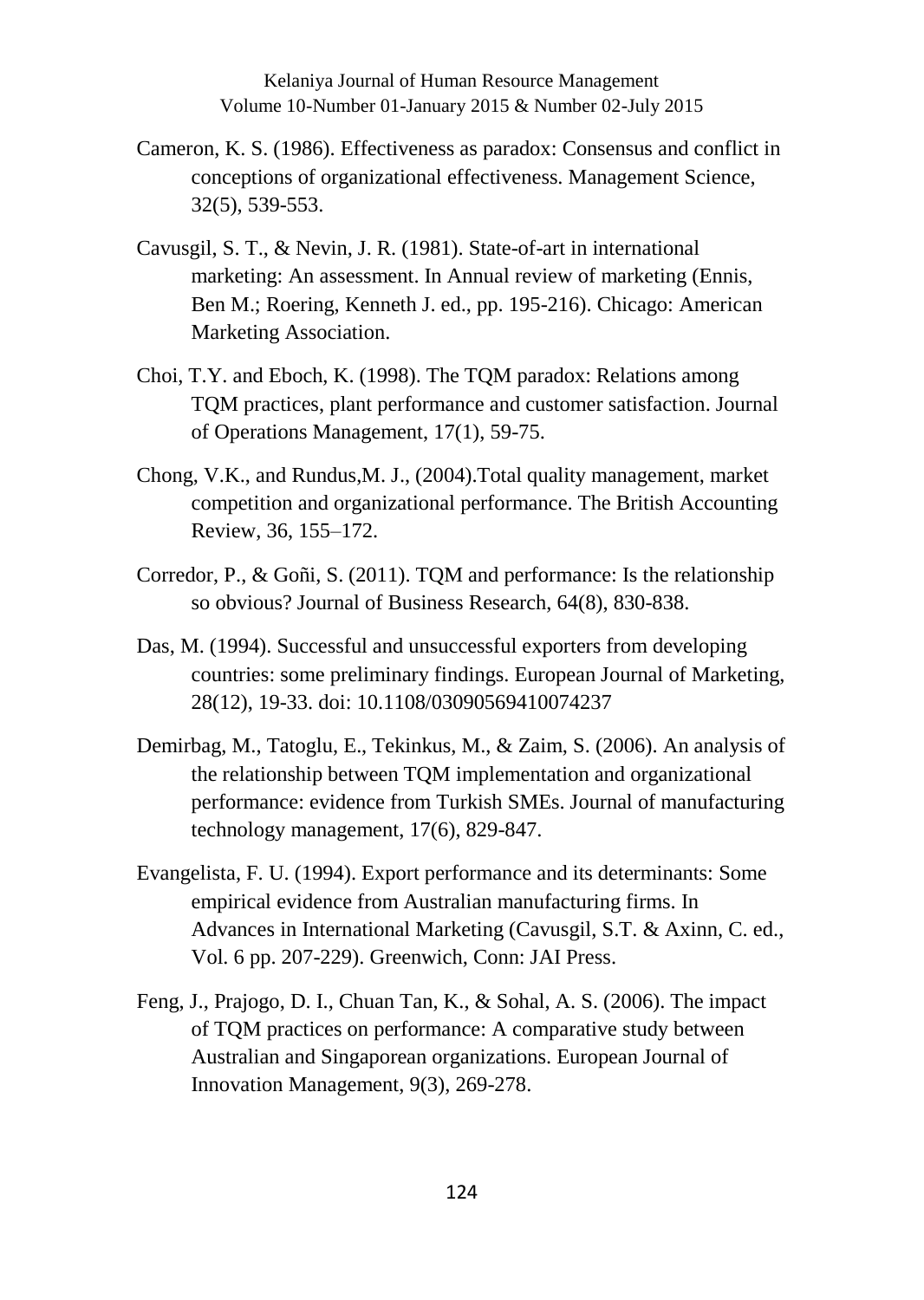- Fotopoulos, C. V., and Psomas, E. L. (2010). The structural relationships between TQM factors and organizational performance. The TQM Journal, 22(5), 539-552.
- Fuentes, M. M. F.,Saez, A. C. A.,Montes,F.J.L.,2004.The impact of environmental characteristics on TQM principles and organizational performance.Omega32 (6), 425–442.
- Goh, P.L. and Ridgway, K. (1994). The implementation of total quality management in small and medium-sized manufacturing companies. TQM Magazine, Vol. 6 No. 2, pp. 54-60.
- Gunday, G., Ulusoy, G., Kilic, K., & Alpkan, L. (2011). Effects of innovation types on firm performance. International Journal of Production Economics, 133(2), 662-676.
- Hallak, J.C. (2003). "The Effect of Cross-Country Differences in Product Quality on the Direction of International Trade." RSIE Working.
- Hassan, M., A.A. Malik and M.F. Faiz, 2012. An empirical assessment of service quality and its relationship with customer loyalty. Evidence from the telecom sector of Pakistan. International Journal of Asian Social Sciences, 2(6).
- Jun, M., Cai, S., & Shin, H. (2006). TQM practice in maquiladora: Antecedents of employee satisfaction and loyalty. Journal of operations management, 24(6), 791-812.
- Juran, J. M. & Godfrey, B. (2000): Juran"s quality handbook. New York: McGraw-Hill.
- Kapuge, A.M and Smith, M. (2005). Management Practices and Performance Reporting in the Sri Lankan Apparel Sector. Management Auditing Journal, 22(3), 303-315.
- Katsikeas, C. S., Piercy, N. F., & Ionnidis, C. (1996). Determinants of export performance in a European context. European Journal of Marketing, 30(6), 6-35.
- Kelegama, S. (2009). Ready-made Garment Exports from Sri Lanka. Journal of Contemporary Asia, 579-596.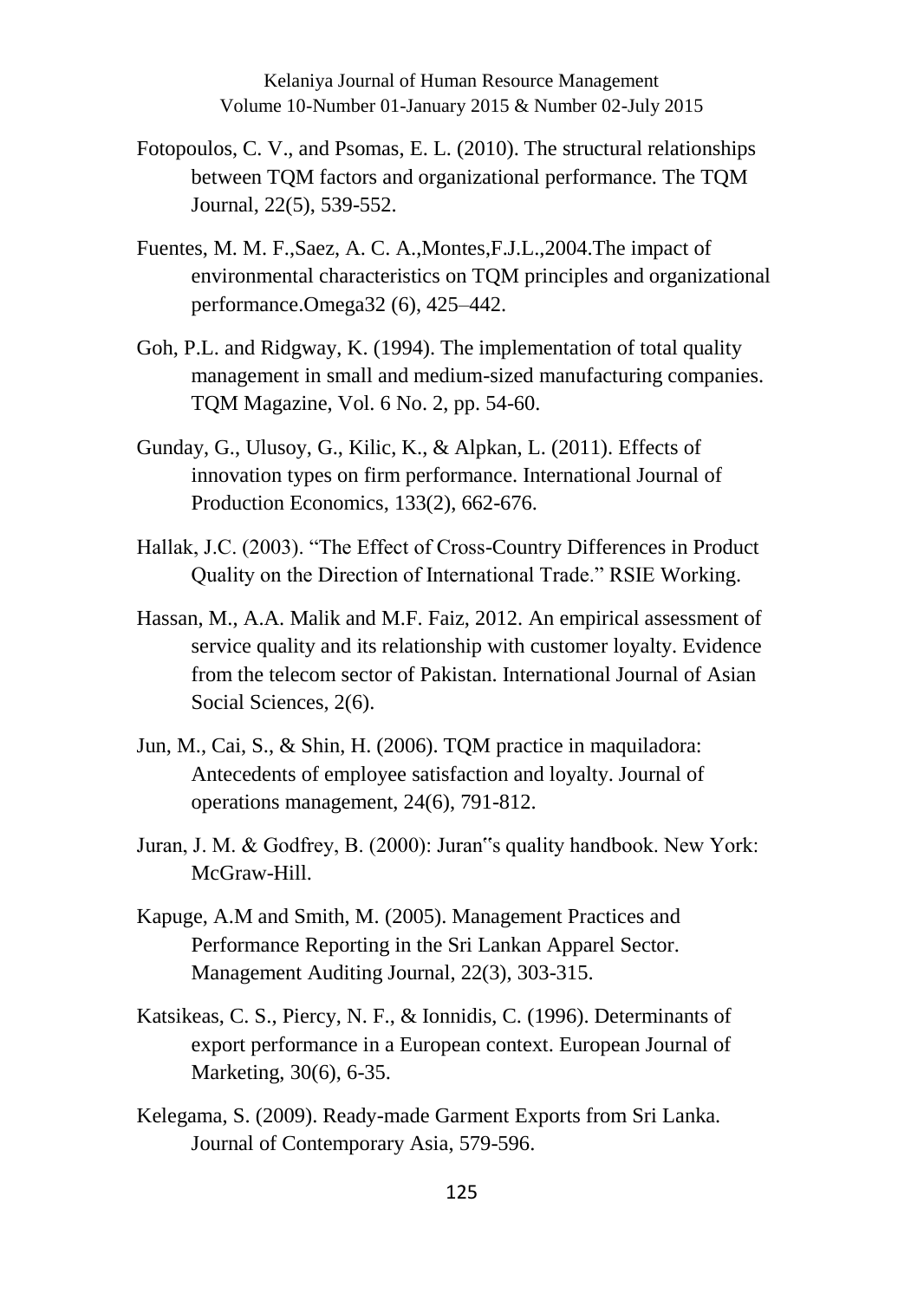- Linder, S. (1961). An Essay on Trade and Transformation, (Stockholm: Almqvist & Wiksell).
- Lorente, A. R. M., Dewhurst, F. & Dale, B. G. (1999). TQM and Business Innovation", European Journal of Innovation Management, 2(1), 12- 19.
- Mehmood, S., Qadeer, F. & Ahmad, A. (2014). Relationship between TQM Dimensions and Organizational Performance, Pakistan Journal of Commerce and Social Sciences, 8(3), 662-679.
- Miyagawa, M., & Yoshida, K. (2010). TQM practices of Japanese-owned manufacturers in the USA and China. International Journal of Quality & Reliability Management, 27(7), 736-755.
- Prajogo, D.I., Sohal, A.S. (2001).TQM and innovation: a literature review and research framework.Technovation21, 539–558.
- Rahman, S.,Bullock,P. (2005). Soft TQM, hard TQM, and organizational performance relationships: an empirical investigation.Omega33, 73– 83.
- Sadikoglu, E., and Zehir, C. (2010). "Investigating the effect of innovation and employee performance on relationship between TQM practices and firm performance": An empirical study of Turkish firms, International Journal of Production Economics, 1-14.
- Samson, D., Terziovski, M. (1999). The relationship between total quality management practices and operational performance. Journal of Operations Management 17 (4), 393-409.
- Shoham, A. (1996). Marketing-mix standardization: Determinants of export performance. Journal of Global Marketing, 10(2), 53-73.
- Simatupang, T.M. and White, A.J. (1998). A policy resolution model for knowledge acquisition in quality management. Total Quality Management, 9(8), 767-779.
- Uzumeri, M. V. (1997). ISO 9000 and other meta standards: principles for management practices. Academy of Management Executive, 11(1), 21-36.